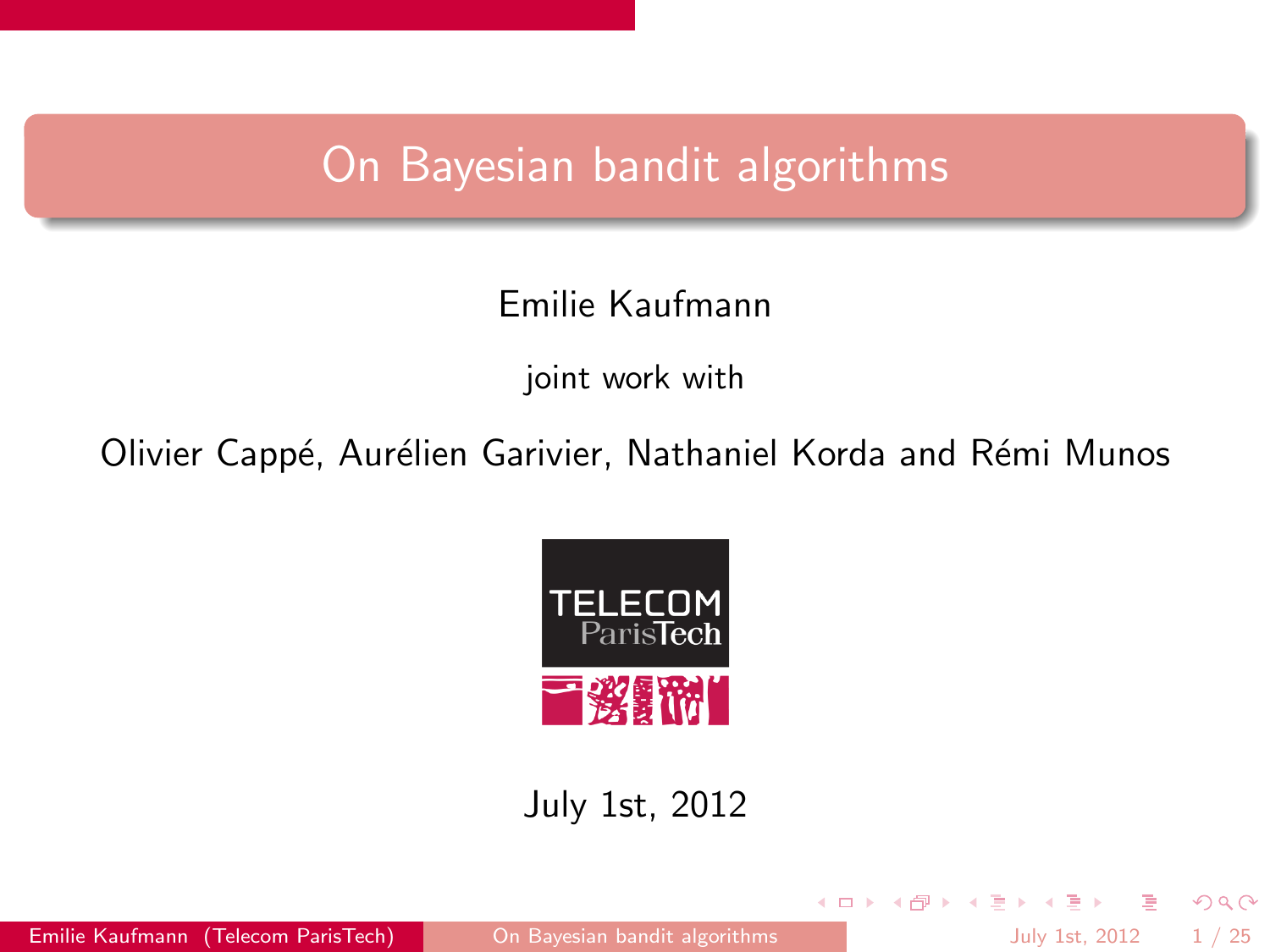Emilie Kaufmann (Telecom ParisTech) [On Bayesian bandit algorithms](#page-0-0) July 1st, 2012 2/25

K ロ ▶ K 個 ▶ K ミ ▶ K ミ ▶ │ 큰 │ K 9 Q Q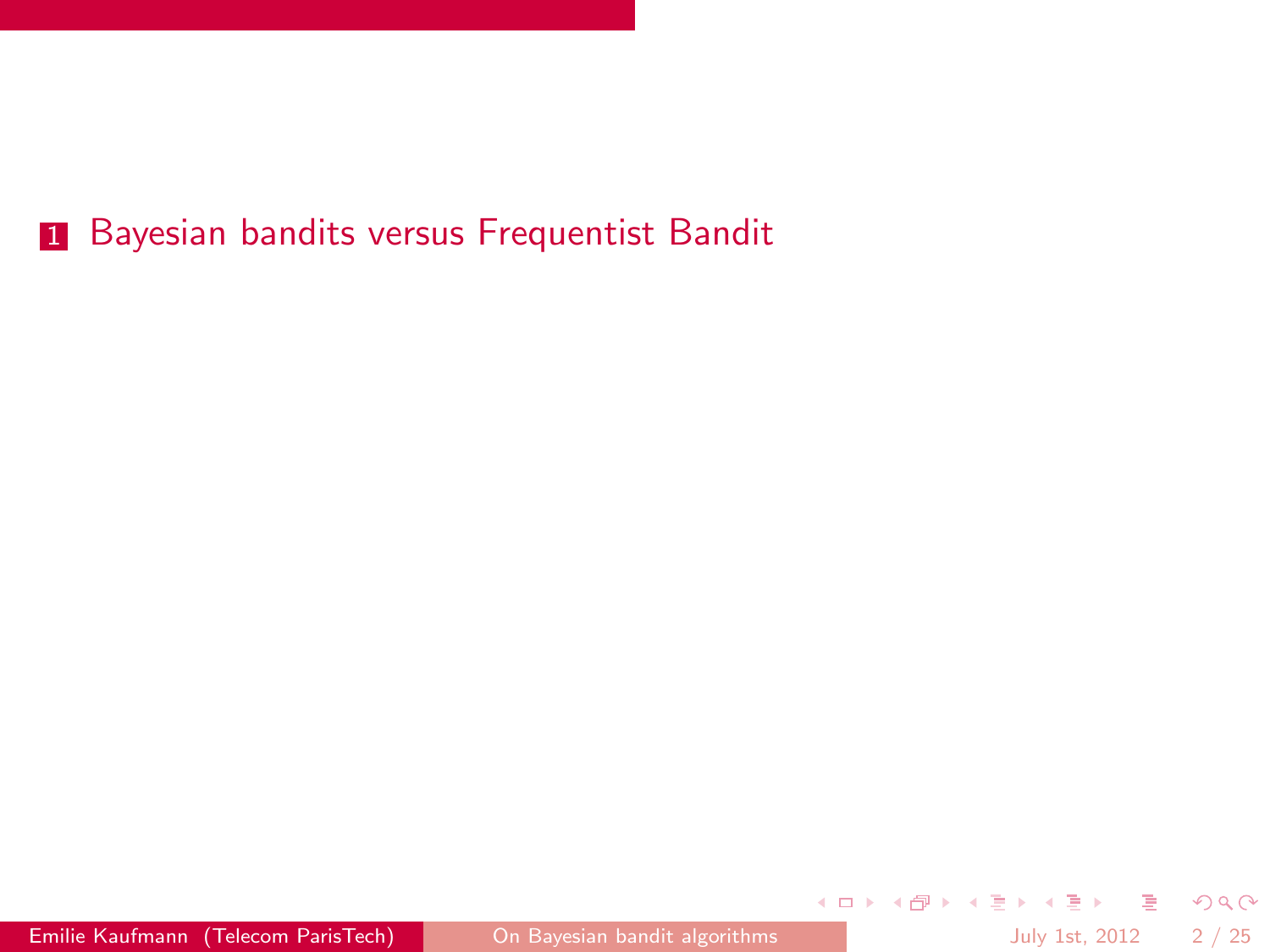2 [Gittins' Bayesian solution](#page-9-0)

K ロ > K 何 > K 君 > K 君 > 「君」 の Q ⊙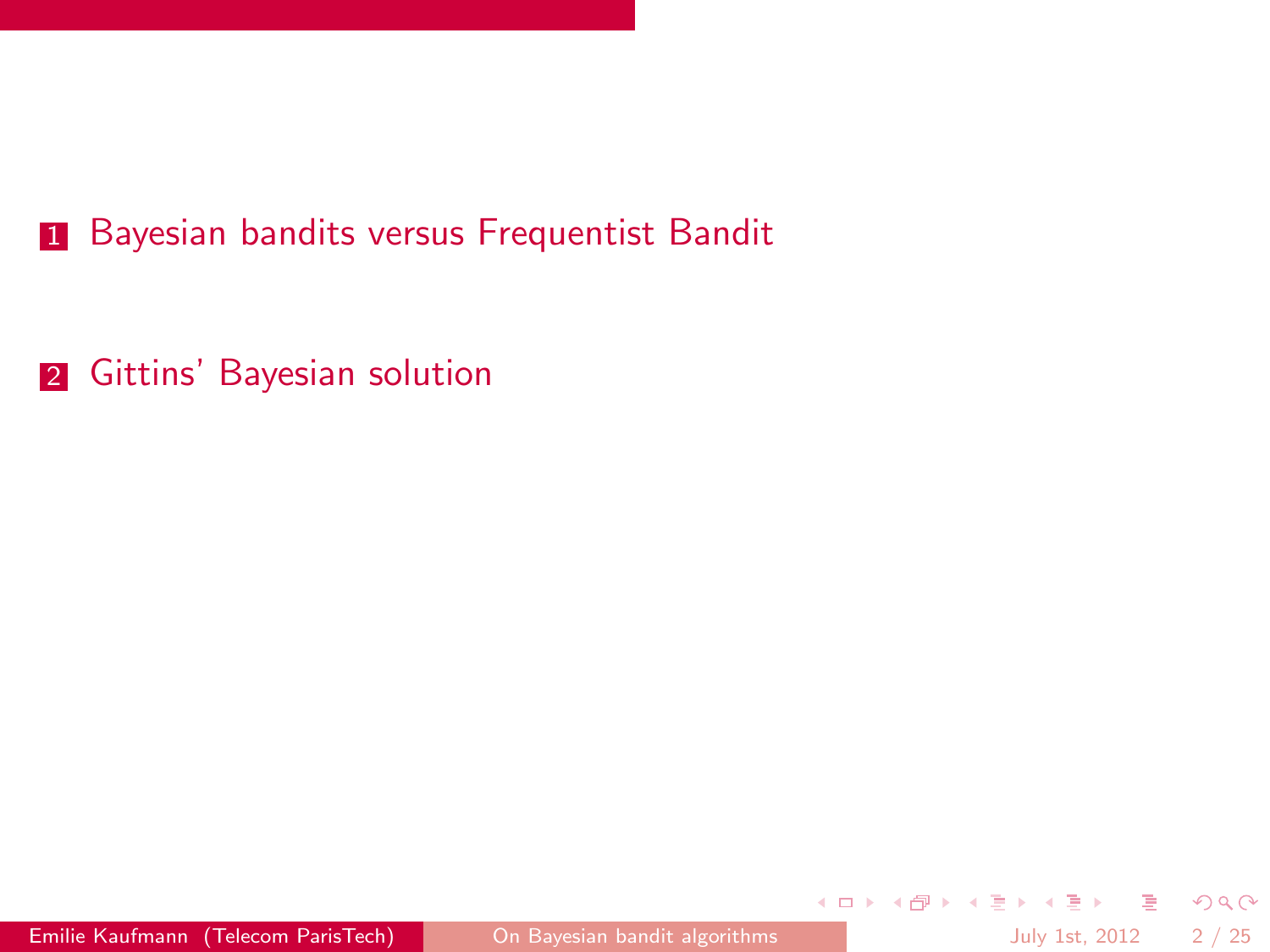2 [Gittins' Bayesian solution](#page-9-0)

3 [The Bayes-UCB algorithm](#page-11-0)

**KOD KARD KED KED BLOGG**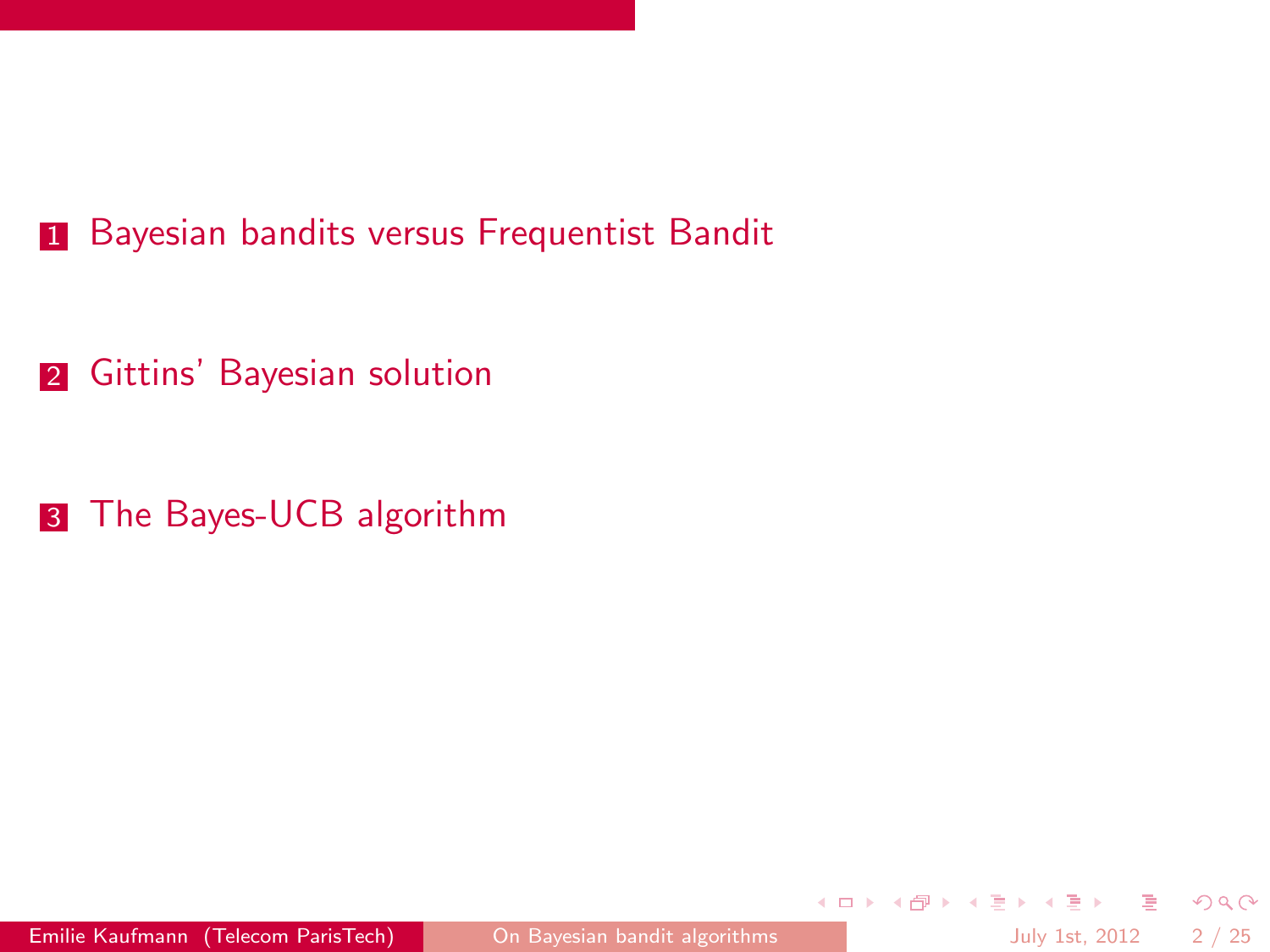2 [Gittins' Bayesian solution](#page-9-0)

**3** [The Bayes-UCB algorithm](#page-11-0)

4 [Thompson Sampling](#page-19-0)

 $\equiv$   $\cap$   $\alpha$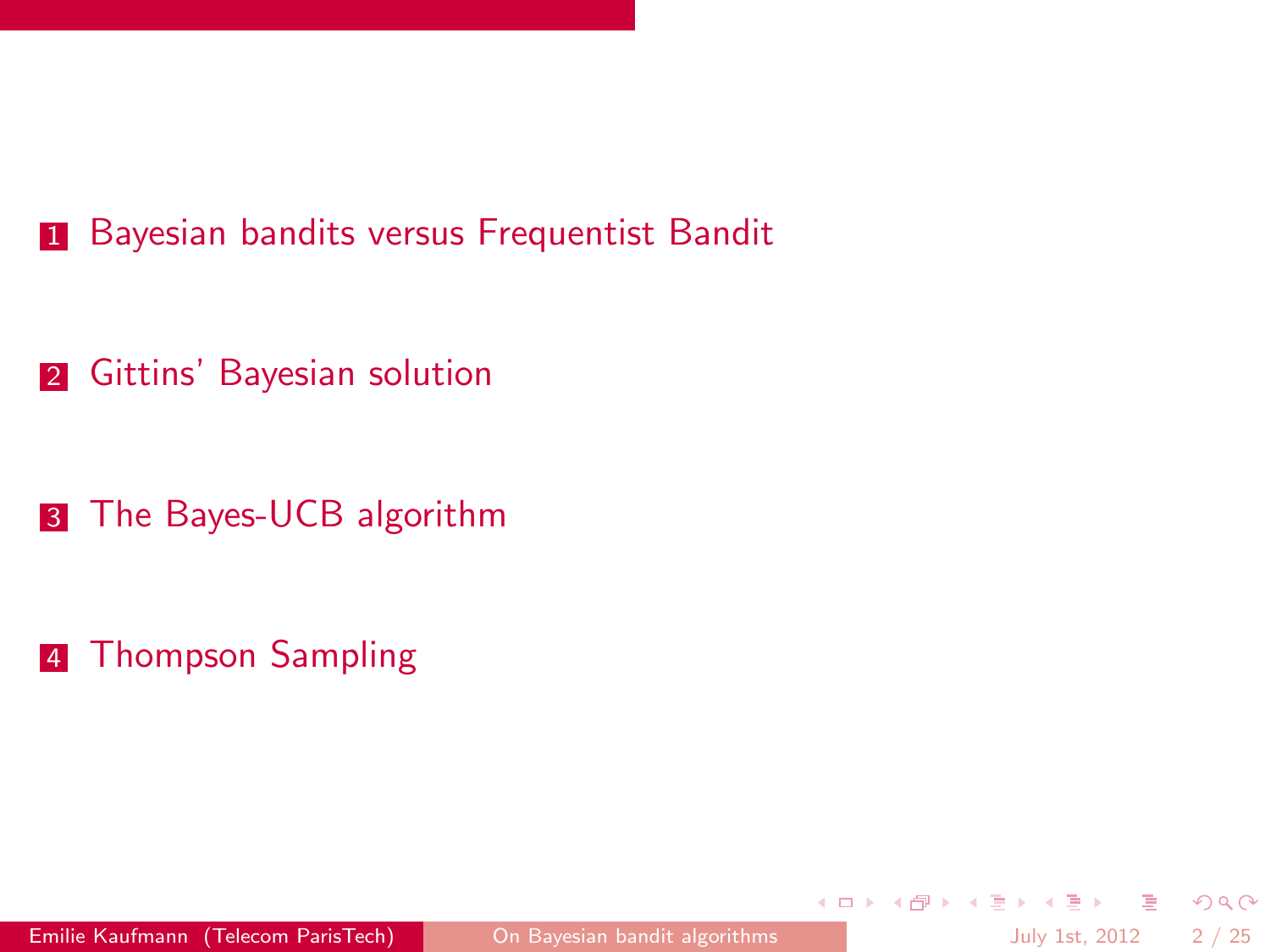2 [Gittins' Bayesian solution](#page-9-0)

**3** [The Bayes-UCB algorithm](#page-11-0)

**[Thompson Sampling](#page-19-0)** 

<span id="page-5-0"></span> $299$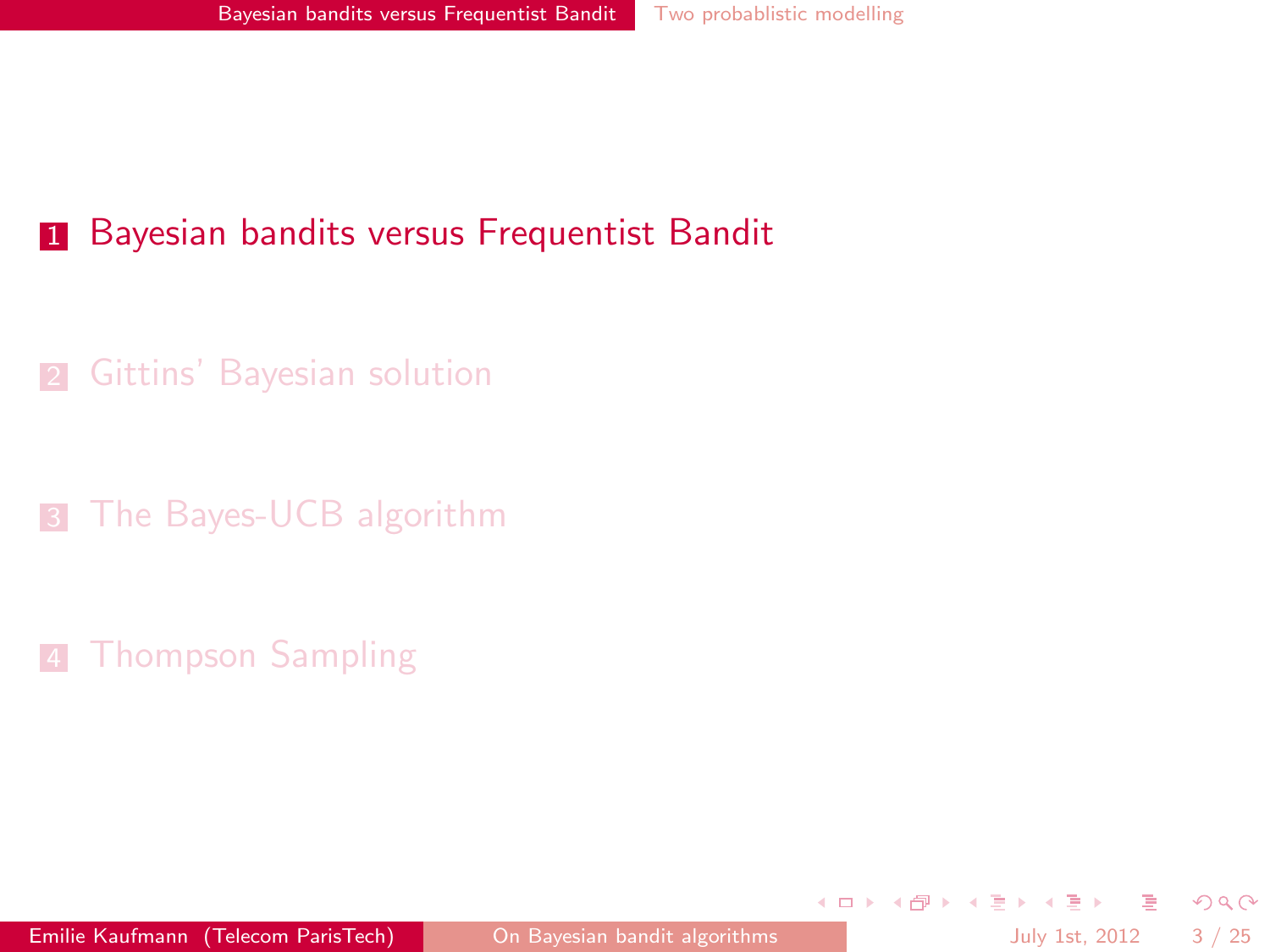## Two probabilistic modelling

 $K$  independent arms.  $\mu^* = \mu_{j^*}$  highest expectation of reward.

| Frequency                                       |                                                     |                  |
|-------------------------------------------------|-----------------------------------------------------|------------------|
| $\theta_1, \ldots, \theta_K$ unknown parameters | $\theta_j \stackrel{i.i.d.}{\sim} \pi_j$            |                  |
| $(Y_{j,t})_t$ is i.i.d. with distribution       | $(Y_{j,t})_t$ is i.i.d. conditionally to $\theta_j$ |                  |
| $\nu_{\theta_j}$ with mean $\mu_j$              | with distribution                                   | $\nu_{\theta_j}$ |

At time  $t$ , arm  $I_t$  is chosen and reward  $X_t=Y_{I_t,t}$  is observed

#### Two measures of performance

Minimize (classic) regret  

$$
R_n(\theta) = \mathbb{E}_{\theta} \left[ \sum_{t=1}^n \mu^* - \mu_{I_t} \right]
$$

Minimize bayesian regret

$$
R_n = \int R_n(\theta) d\pi(\theta)
$$

イロト イ母 トイミト イミト ニヨー りんぴ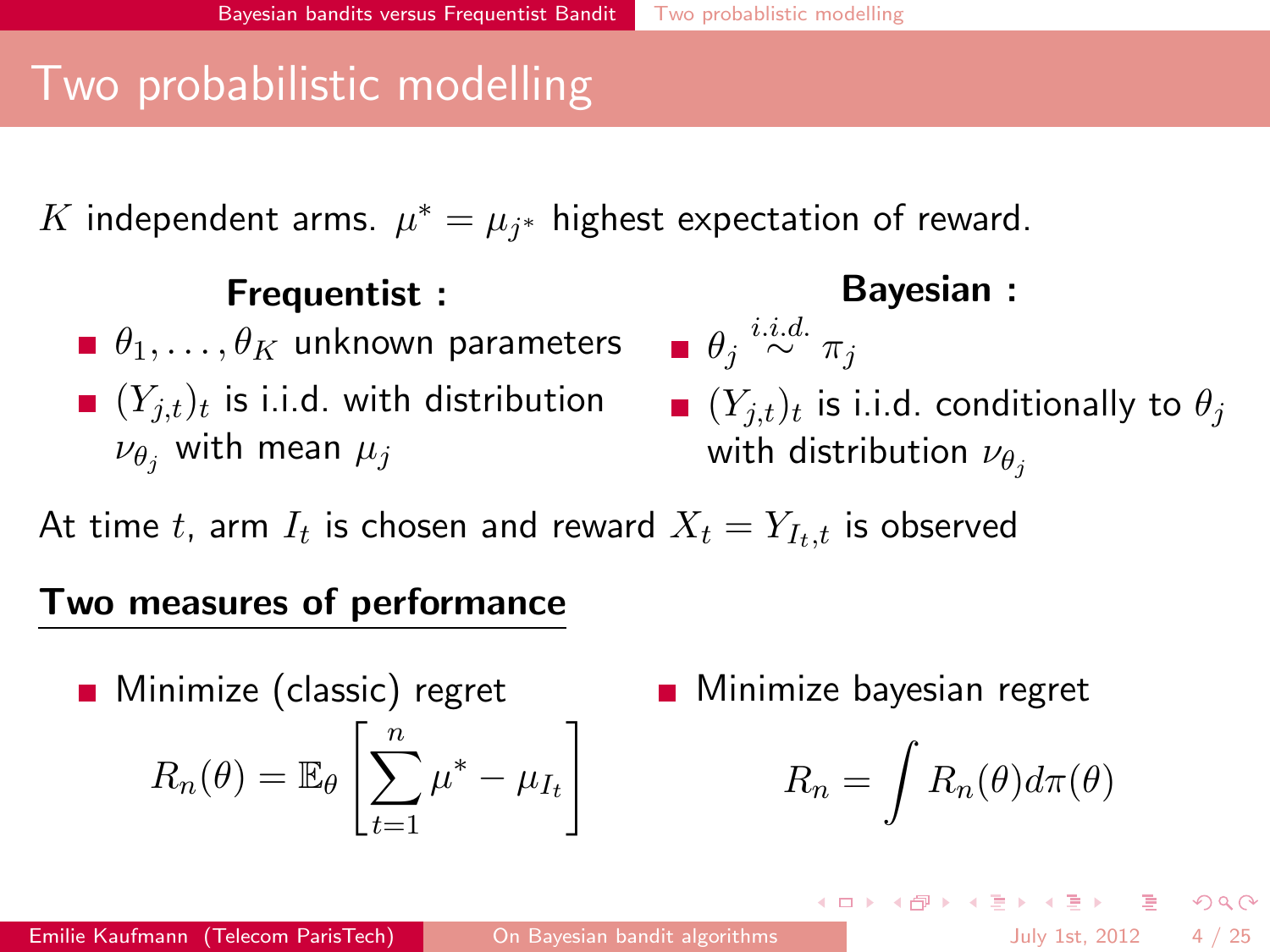## Our goal

# Design Bayesian bandit algorithms which are optimal in terms of frequentist regret

■ Lai and Robbins asymptotic rate for the regret:

$$
\liminf \frac{\mathbb{E}_{\theta}[N_n(j)]}{\log(n)} \geq \frac{1}{\mathsf{KL}(\nu_{\theta_j}, \nu_{\theta^*})} \quad \text{if } j \text{ is non optimal}
$$
\n
$$
\liminf \frac{\mathbb{E}_{\theta}[R_n]}{\log(n)} \geq \sum_{j \text{ non optimal}} \frac{\mu^* - \mu_j}{\mathsf{KL}(\nu_{\theta_j}, \nu_{\theta^*})}
$$

 $\Omega$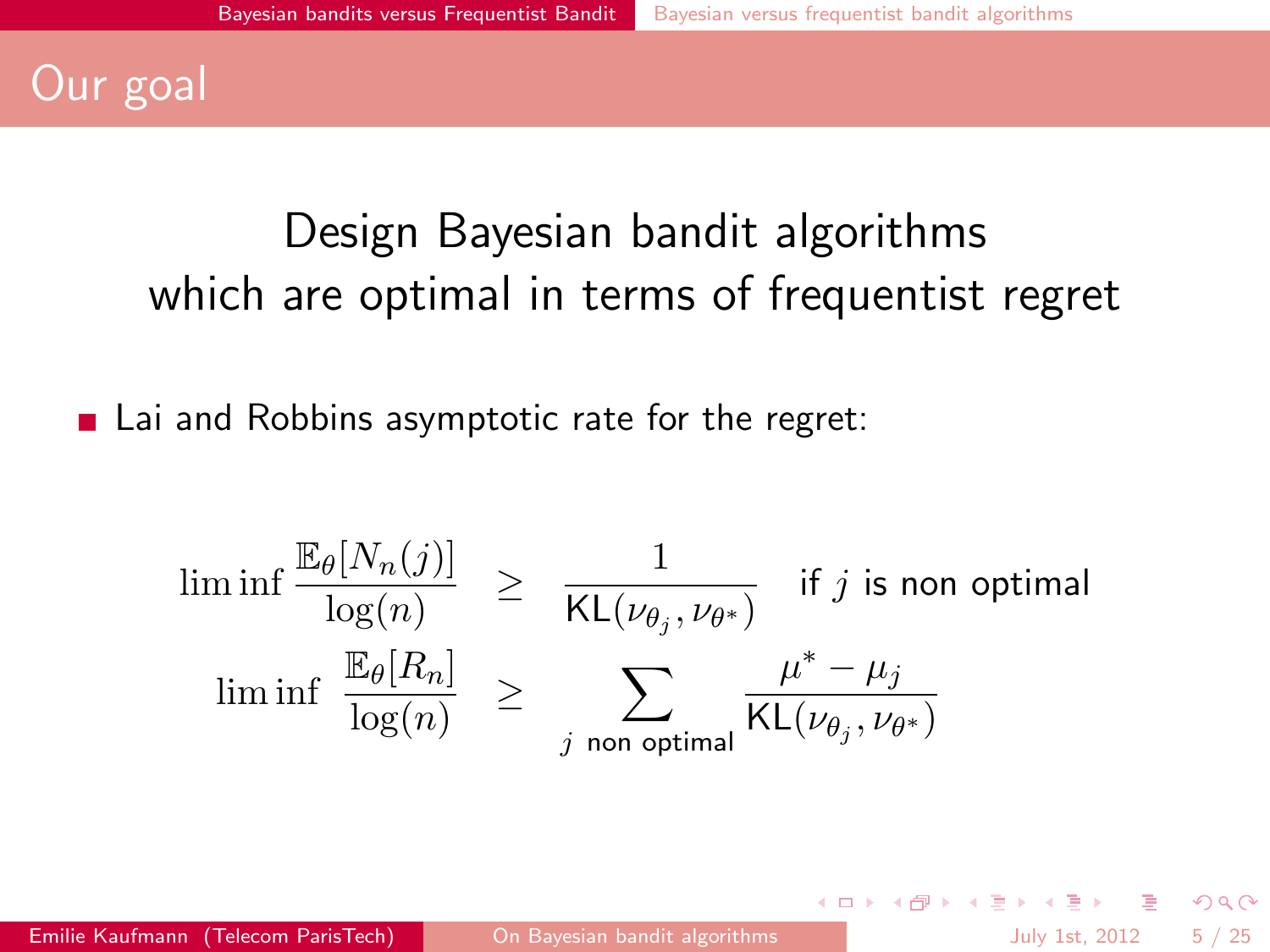## Some Bayesian and frequentist algorithms

\n- \n
$$
\Pi_t = (\pi_1^t, \ldots, \pi_K^t)
$$
 the current posterior over  $(\theta_1, \ldots, \theta_K)$ \n
\n- \n $\Lambda_t = (\lambda_1^t, \ldots, \lambda_K^t)$  the current posterior over the means  $(\mu_1, \ldots, \mu_K)$ \n
\n

A Bayesian algorithm uses  $\Pi_{t-1}$  to determine action  $I_t.$ 

#### Frequentist algorithms:

## Bayesian algorithms:

- upper confidence bound on the empirical mean (UCB) [Auer at al. 2002]
- UCB based on KL-divergence (KL-UCB) [Garivier, Cappé 2011]
- Gittins indices [Gittins, 1979]
- $\blacksquare$  quantiles of the posterior
- **samples from the posterior** [Thompson, 1933]

 $A \cup B \rightarrow A \oplus B \rightarrow A \oplus B \rightarrow A \oplus B \rightarrow A \oplus B$ 

 $QQ$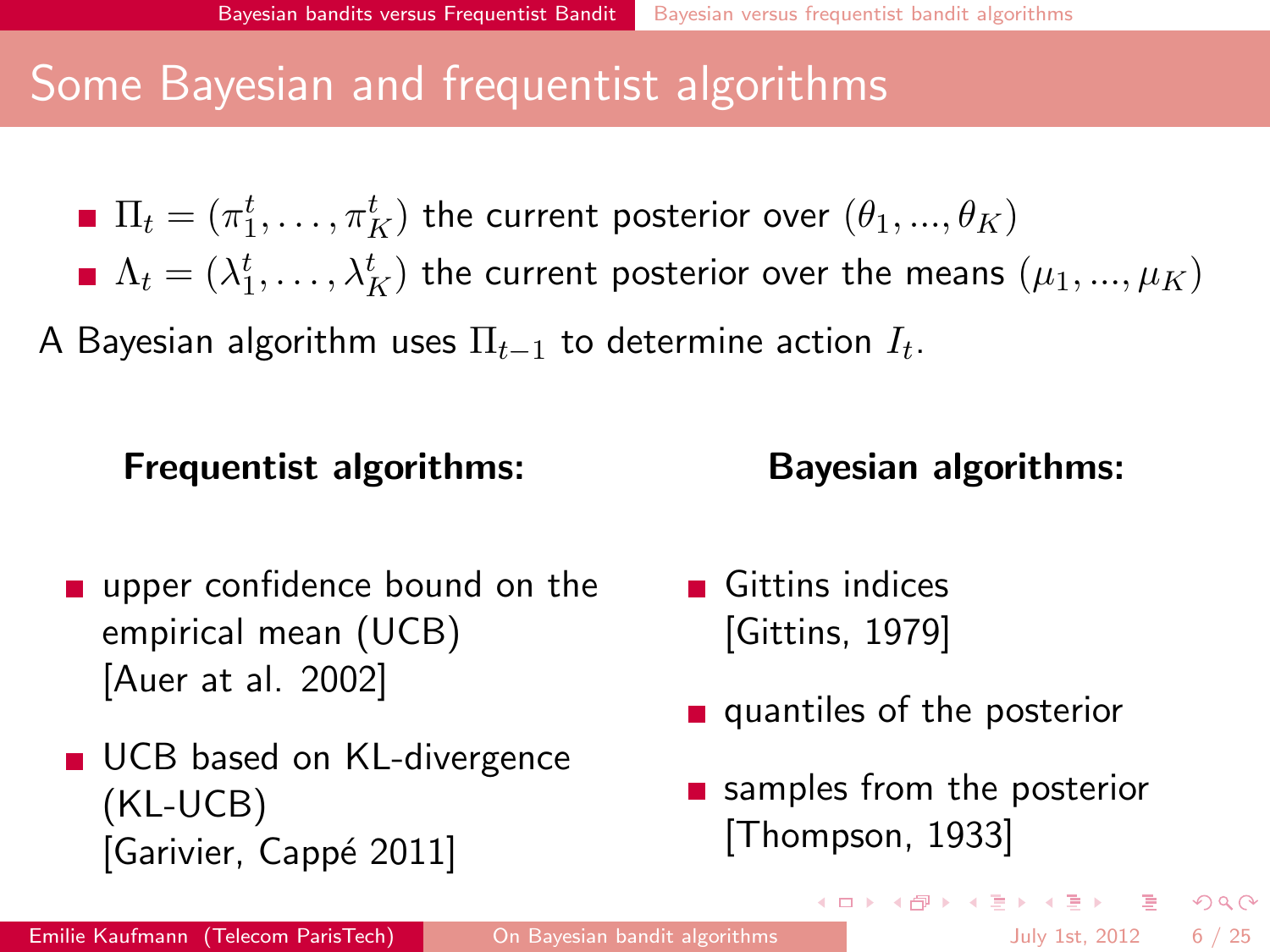#### 2 [Gittins' Bayesian solution](#page-9-0)

**3** [The Bayes-UCB algorithm](#page-11-0)

#### **4 [Thompson Sampling](#page-19-0)**

Emilie Kaufmann (Telecom ParisTech) [On Bayesian bandit algorithms](#page-0-0) July 1st, 2012 7 / 25

<span id="page-9-0"></span> $QQ$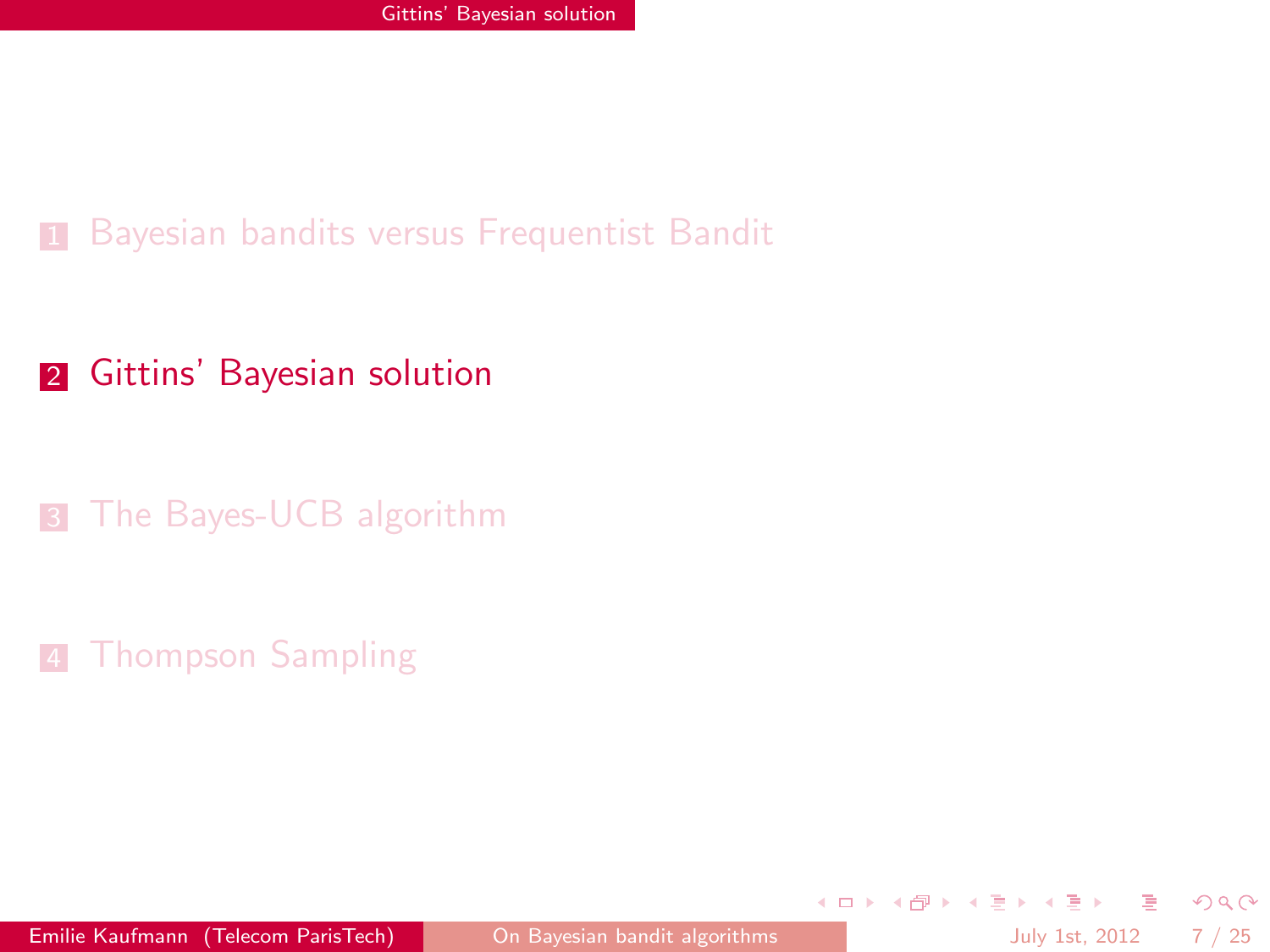## The Finite-Horizon Gittins algorithm

#### Often heard : Gittins solved the Bayesian MAB ONLY PARTIALLY TRUE

- **Example 2** gives an optimal policy for bayesian **discounted** regret
- only for simple parametric cases

Finite-Horizon Gittins algorithm :

- $\blacksquare$  is Bayesian optimal for the finite horizon problem
- $\blacksquare$  involves indices hard to compute
- $\blacksquare$  is heavily horizon-dependent
- no theoretical proof of its frequentist optimality

 $\Omega$ 

 $A \cup B \rightarrow A \oplus B \rightarrow A \oplus B \rightarrow A \oplus B \rightarrow A \oplus B$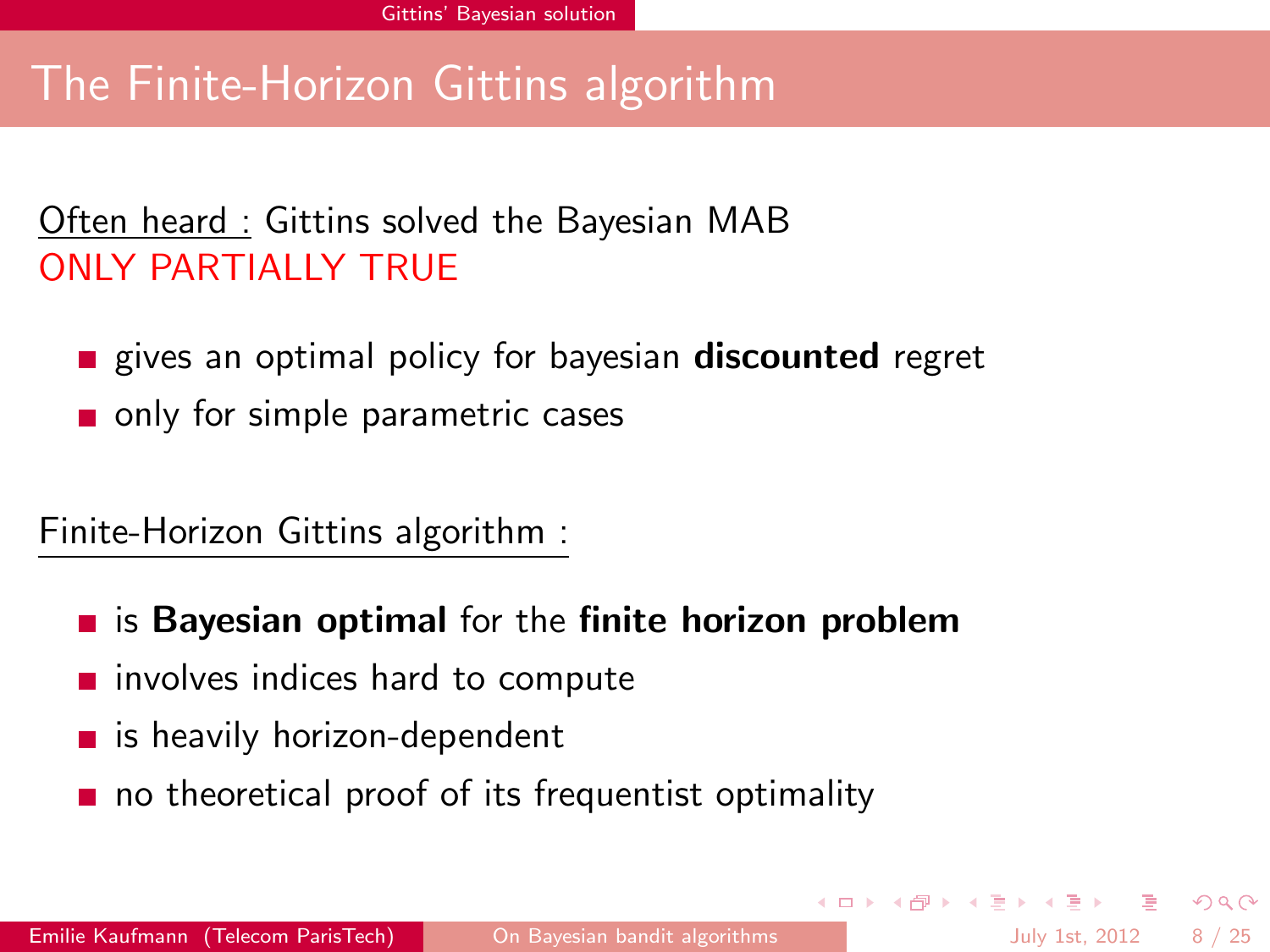#### **2** [Gittins' Bayesian solution](#page-9-0)

#### **3** [The Bayes-UCB algorithm](#page-11-0)

#### **4 [Thompson Sampling](#page-19-0)**

<span id="page-11-0"></span> $QQ$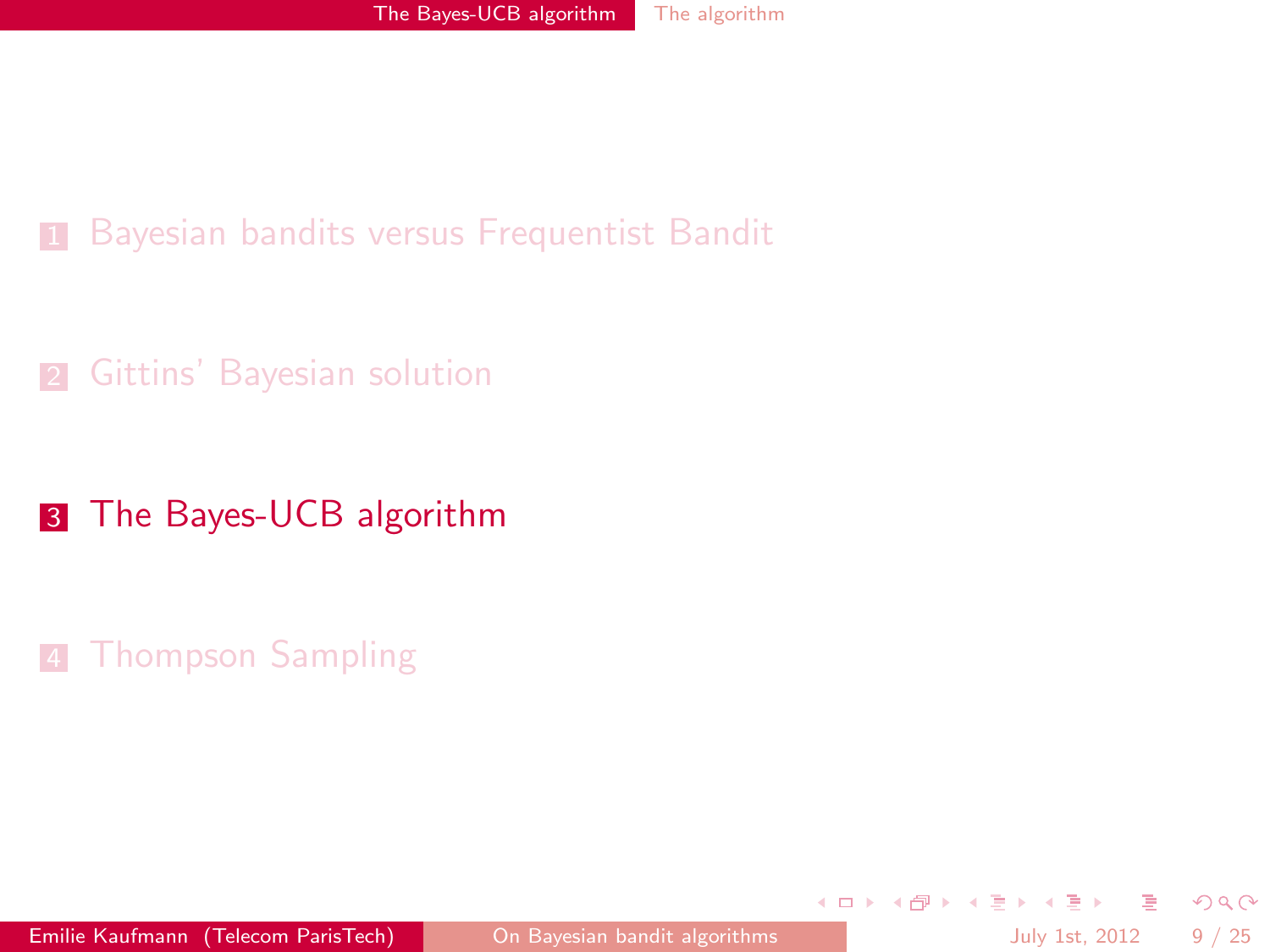## The general algorithm

Recall :

 $\Lambda_t = (\lambda^t_1, \ldots, \lambda^t_K)$  is the current posterior over the means  $(\mu_1, ..., \mu_K)$ 

The Bayes-UCB algorithm is the index policy associated with:

$$
q_j(t) = Q\left(1 - \frac{1}{t(\log t)^c}, \lambda_j^{t-1}\right)
$$

ie, at time  $t$  choose

$$
I_t = \underset{j=1 \ldots K}{\text{argmax}} \; q_j(t)
$$

**KOD KARD KED KED E VOOR**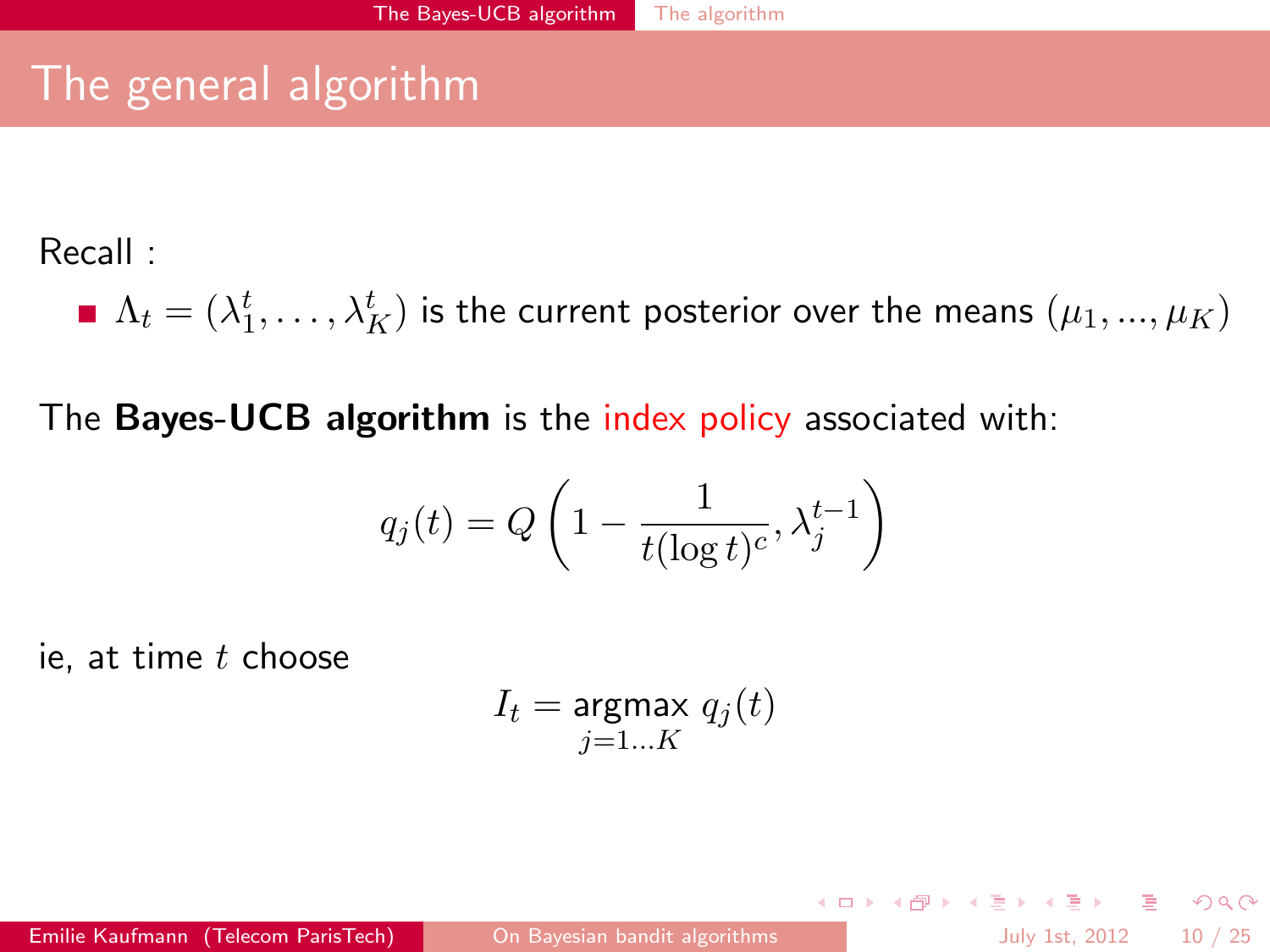## An illustration for Bernoulli bandits



Emilie Kaufmann (Telecom ParisTech) [On Bayesian bandit algorithms](#page-0-0) July 1st, 2012 11 / 25

活

 $2990$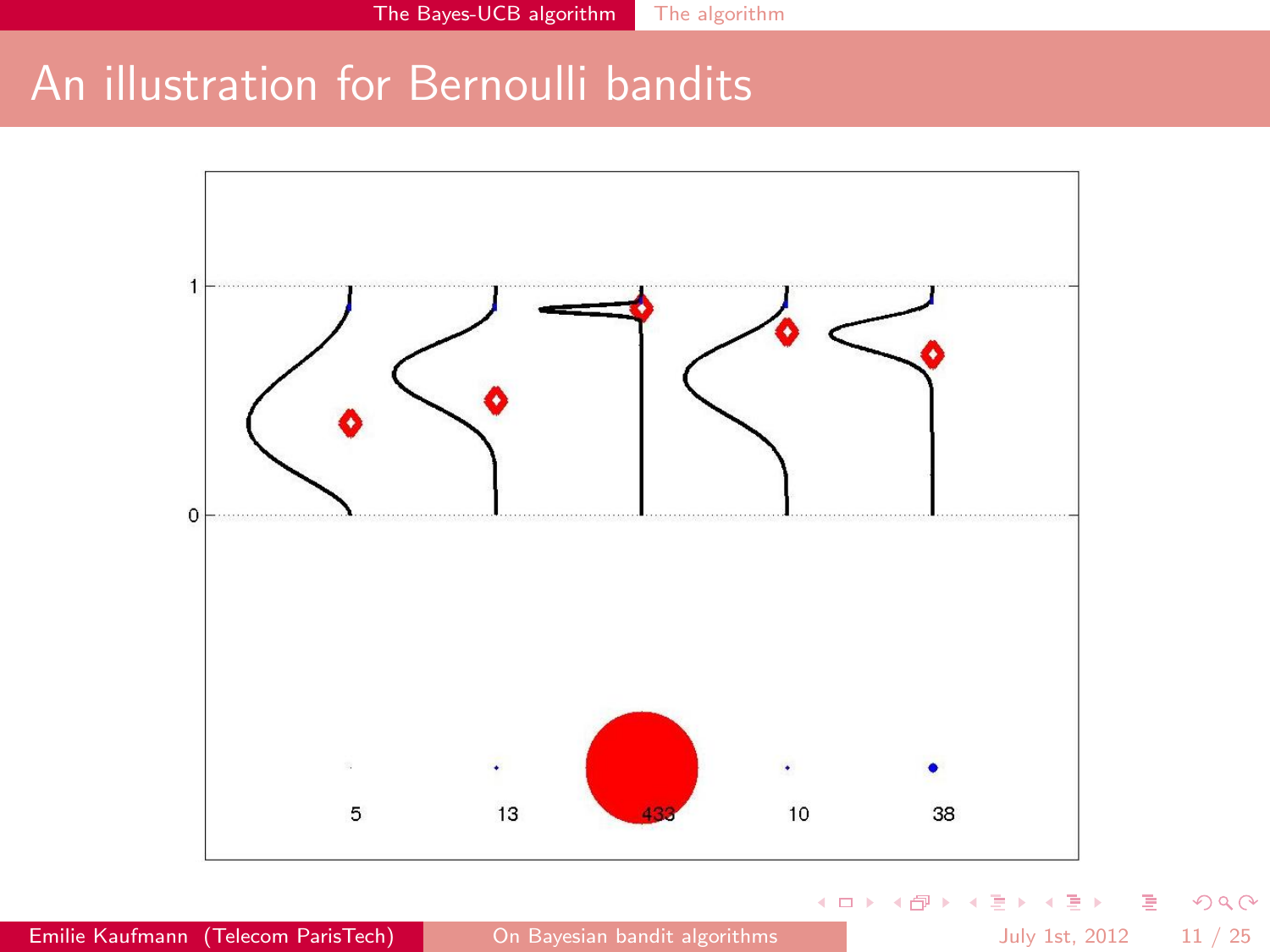## Theoretical results for the Bernoulli case

 $\nu_{\theta_j}$  is the Bernoulli distribution  $\mathcal{B}(\mu_j)$ ,  $\pi_j^0$  the (conjugate) prior Beta $(1,1)$ 

### Bayes-UCB is frequentist optimal in this case

#### Theorem (Kaufmann, Cappé, Garivier 2012)

Let  $\epsilon > 0$ ; for the Bayes-UCB algorithm with parameter  $c \geq 5$ , the number of draws of a suboptimal arm  $i$  is such that :

$$
\mathbb{E}_{\theta}[N_n(j)] \leq \frac{1+\epsilon}{KL(\mathcal{B}(\mu_j), \mathcal{B}(\mu^*))} \log(n) + o_{\epsilon,c}(\log(n))
$$

**KOD KARD KED KED E VOOR**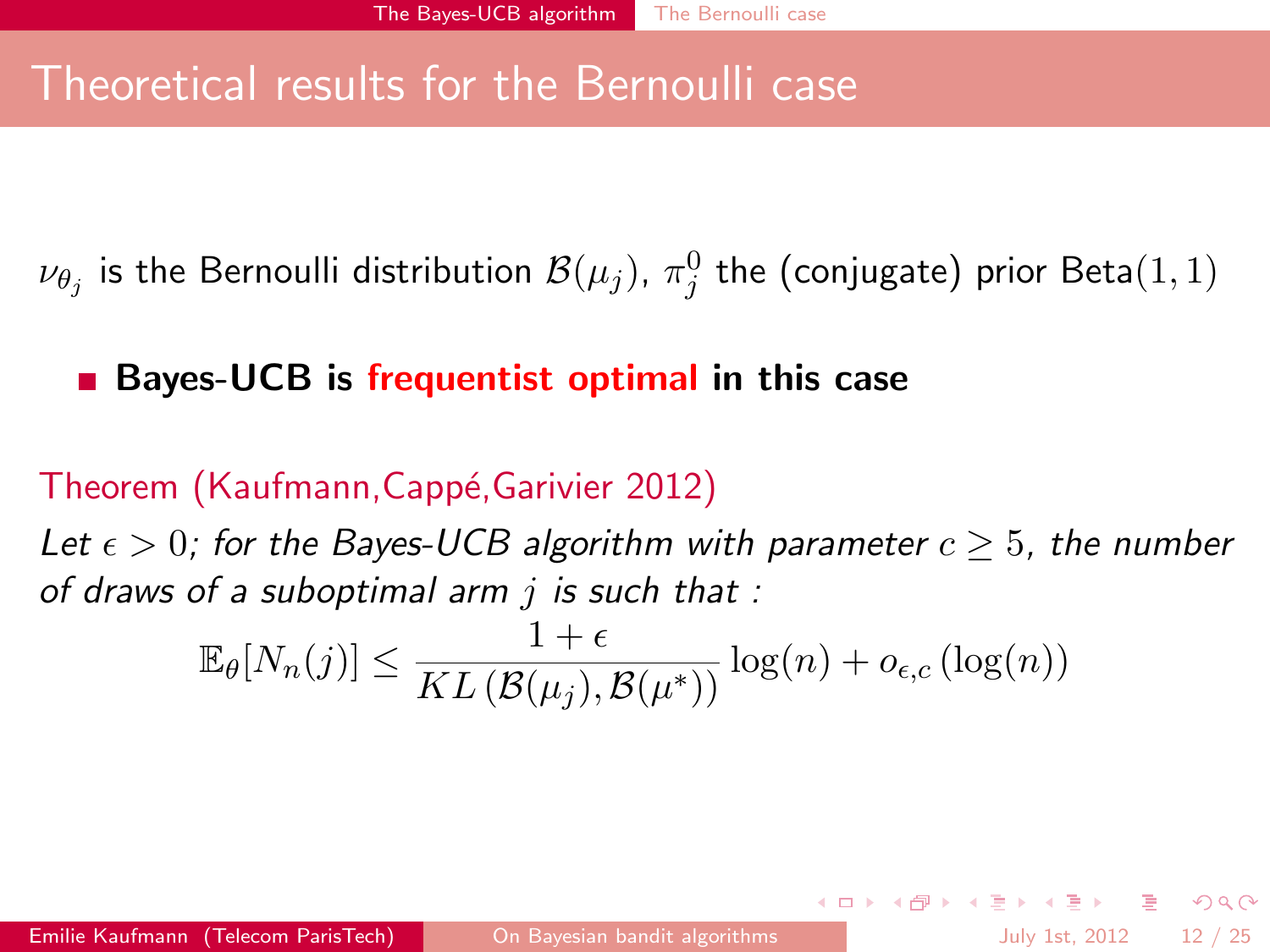#### $\blacksquare$  Link to a frequentist algorithm:

Bayes-UCB index is close to KL-UCB index:  $\tilde{u}_i(t) \leq q_i(t) \leq u_i(t)$ with:

$$
u_j(t) = \underset{x > \frac{S_t(j)}{N_j(t)}}{\operatorname{argmax}} \left\{ d\left(\frac{S_t(j)}{N_t(j)}, x\right) \le \frac{\log(t) + c \log(\log(t))}{N_t(j)} \right\}
$$
  

$$
\tilde{u}_j(t) = \underset{x > \frac{S_t(j)}{N_t(j)+1}}{\operatorname{argmax}} \left\{ d\left(\frac{S_t(j)}{N_t(j)+1}, x\right) \le \frac{\log\left(\frac{t}{N_t(j)+2}\right) + c \log(\log(t))}{\left(N_t(j)+1\right)} \right\}
$$

where  $d(x,y) = KL\left(\mathcal{B}(x),\mathcal{B}(y)\right) = x\log\frac{x}{y} + (1-x)\log\frac{1-x}{1-y}$ 

Bayes-UCB appears to build automatically confidence intervals based on Kullback-Leibler divergence, that are adapted to the geometry of the problem in this specific case.

K ロ ▶ K @ ▶ K 할 ▶ K 할 ▶ → 할 → 9 Q Q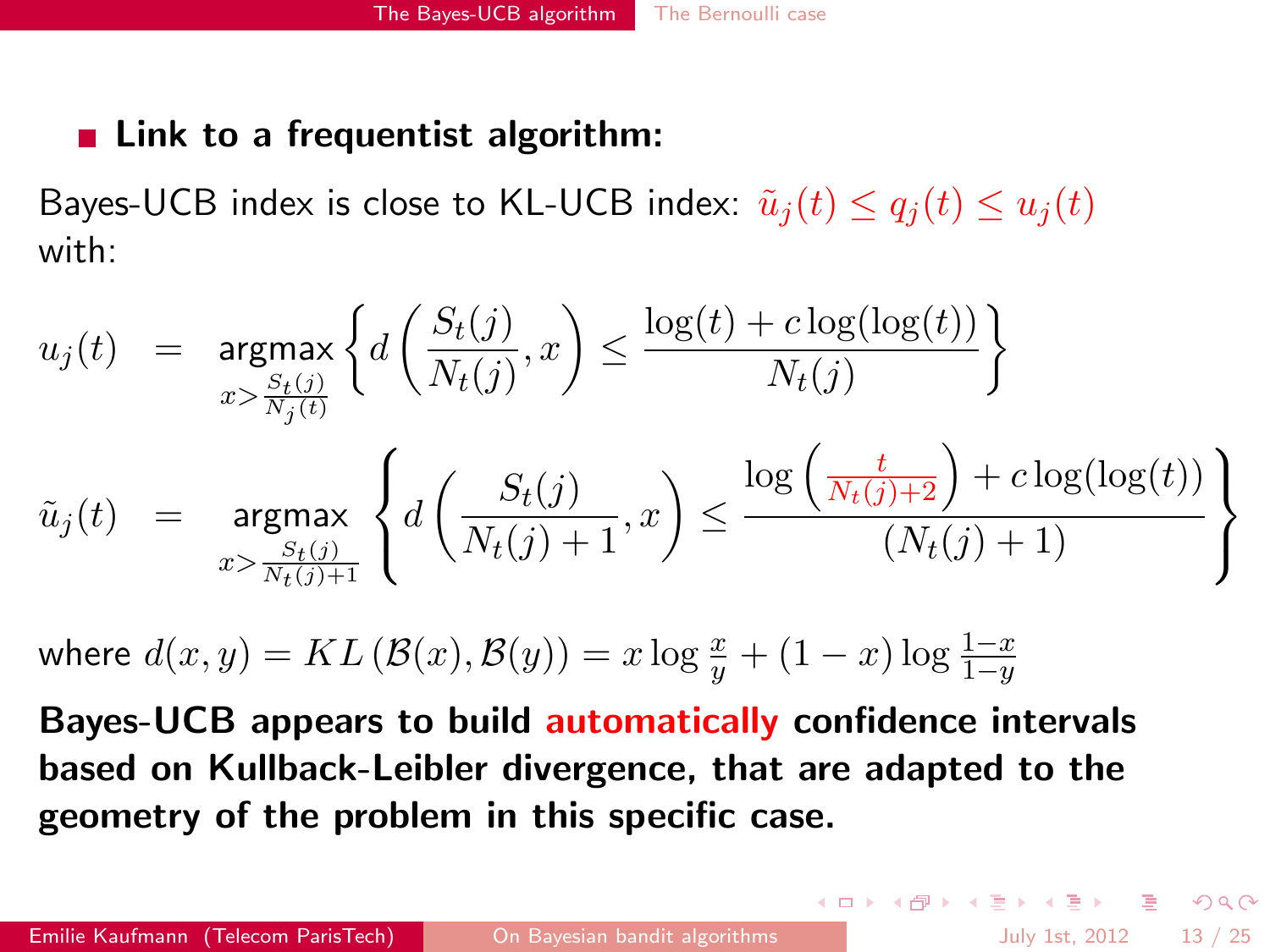## Where does it come from?

First element: link between Beta and Binomial distribution:

$$
\mathbb{P}(X_{a,b} \geq x) = \mathbb{P}(S_{a+b-1,x} \leq a-1)
$$

Second element: Sanov inequality leads to the following inequality:

$$
\frac{e^{-nd(\frac{k}{n},x)}}{n+1} \leq \mathbb{P}(S_{n,x} \geq k) \leq e^{-nd(\frac{k}{n},x)}
$$

Emilie Kaufmann (Telecom ParisTech) [On Bayesian bandit algorithms](#page-0-0) July 1st, 2012 14 / 25

- 9

 $\Omega$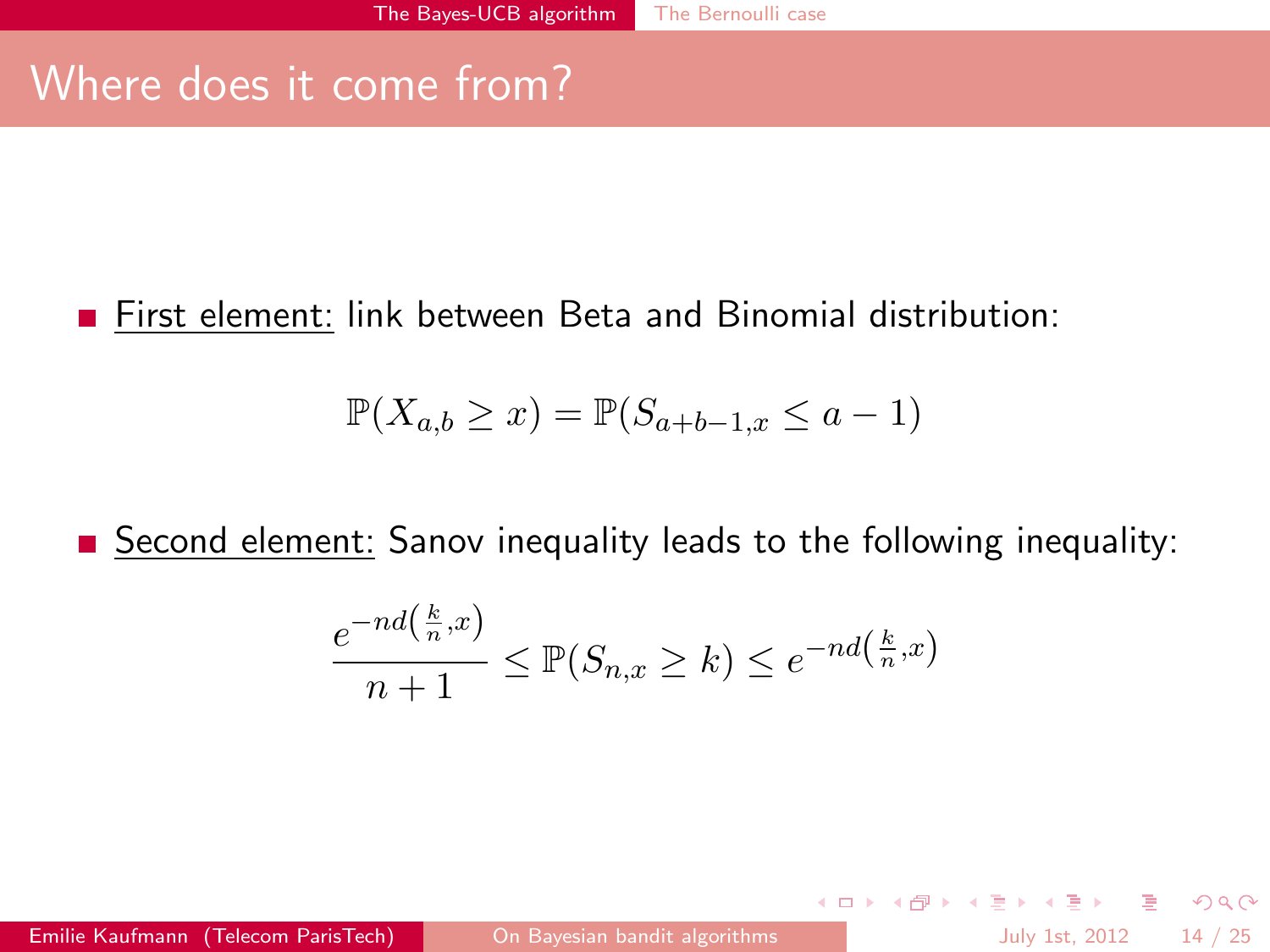## Experimental results



 $\theta_1 = 0.1, \theta_2 = 0.2$  $\theta_1 = 0.45, \theta_2 = 0.55$ 

Cumulated regret curves for several strategies (estimated with  $N = 5000$ repetitions of the bandit game with horizon  $n = 500$ ) for two different problems

 $QQ$ 

イロト イ母 トイラト イラト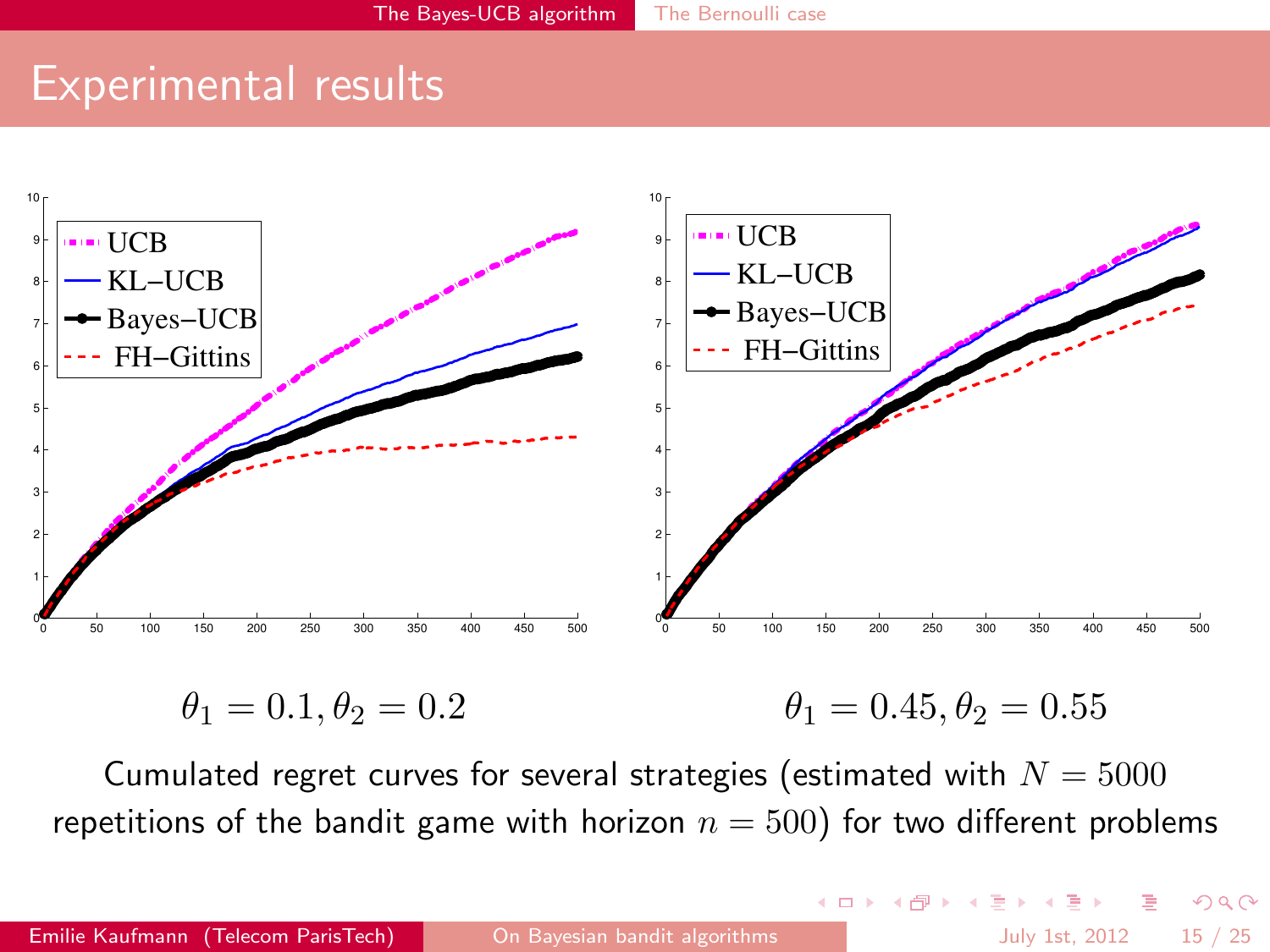## Beyond the Bernoulli case

In more general cases, the Bayes-UCB algorithm is very close to existing frequentist algorithms:

- bandits with rewards in a one parameter exponential familly
- Gaussian bandits with unknown mean and variance
- **Example 2** Linear Bandit setting with prior over the parameter

 $\Omega$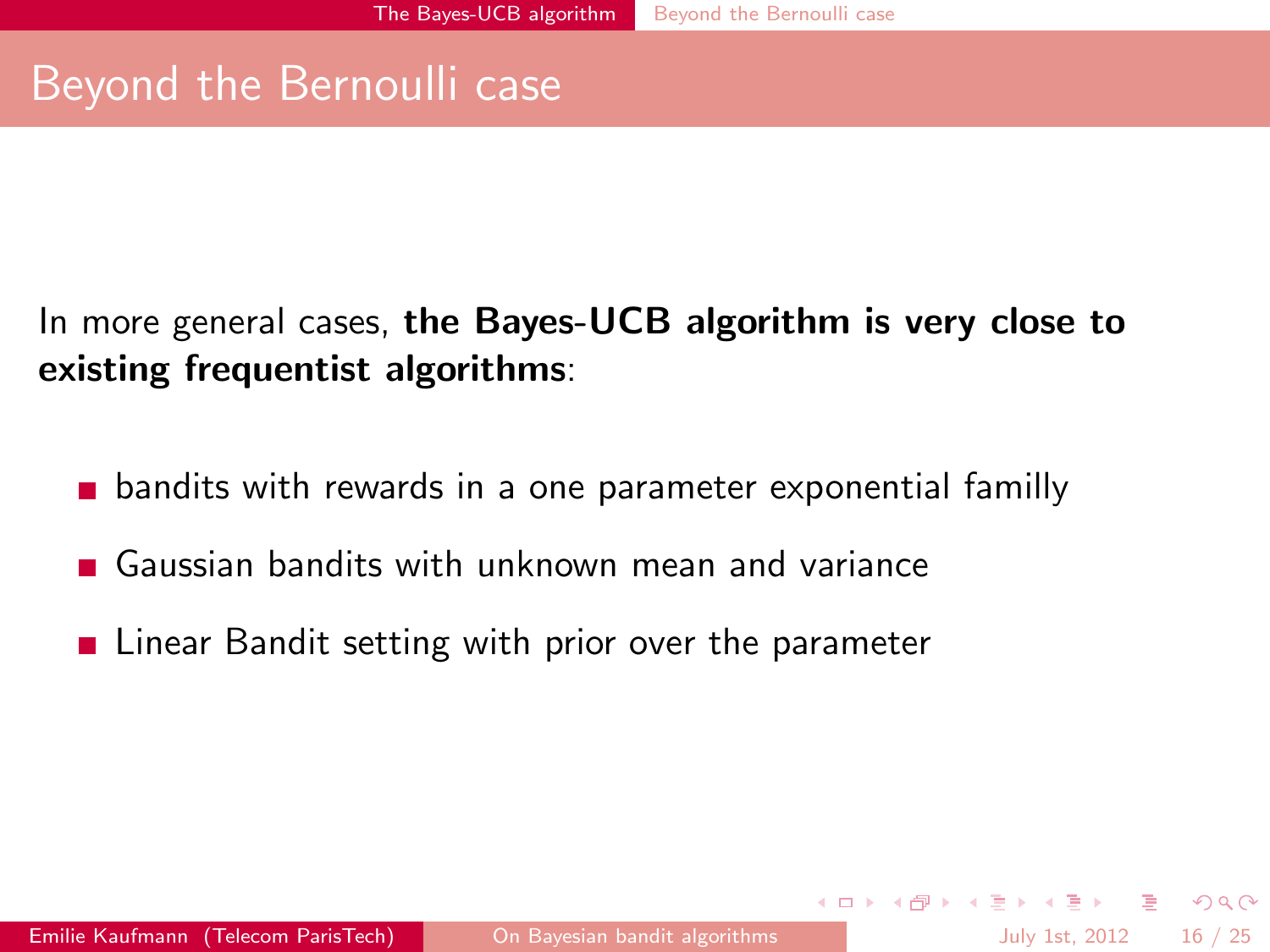**2** [Gittins' Bayesian solution](#page-9-0)

**3** [The Bayes-UCB algorithm](#page-11-0)

4 [Thompson Sampling](#page-19-0)

<span id="page-19-0"></span> $QQ$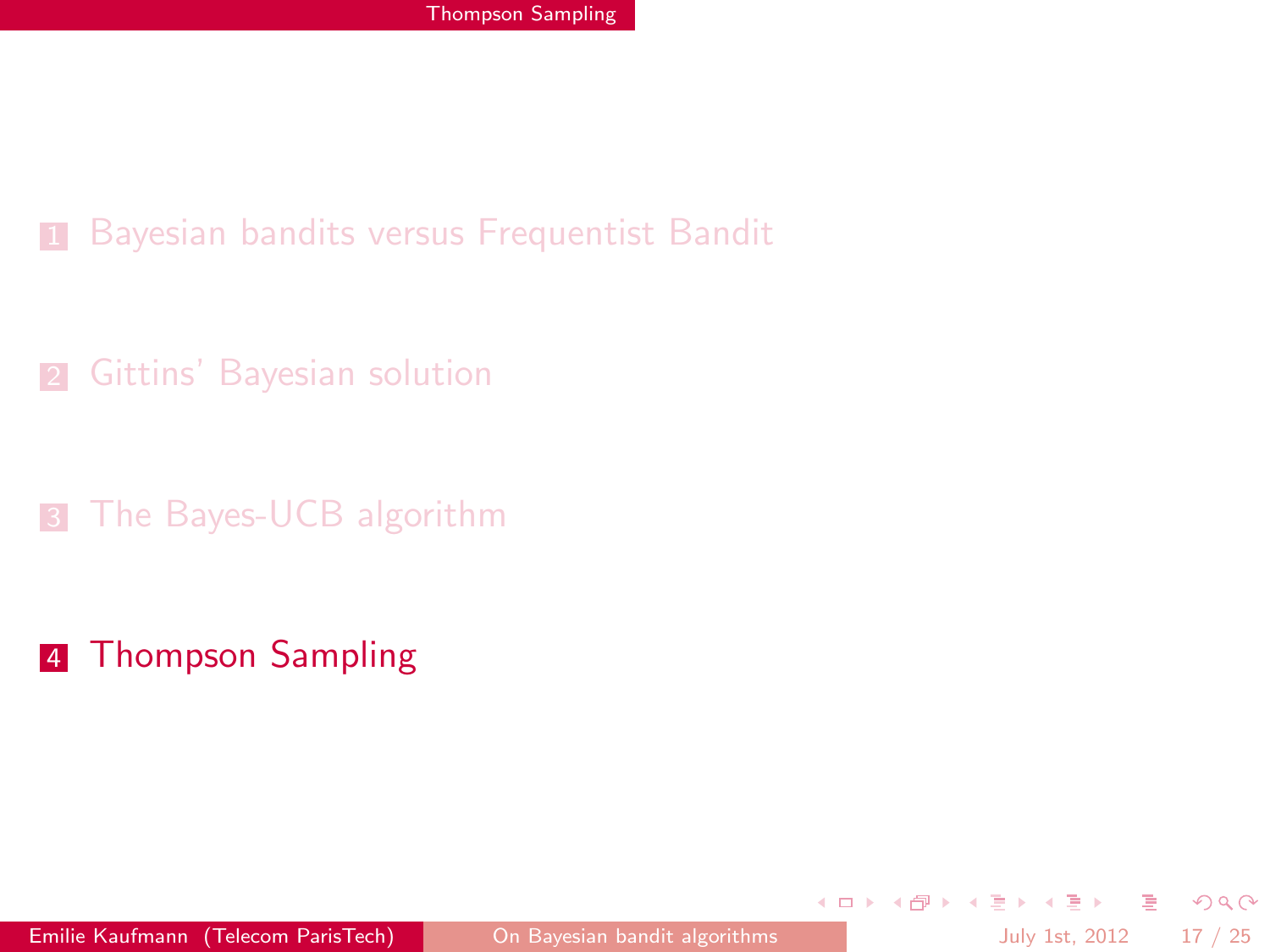## The algorithm

 $\blacksquare$  A very simple algorithm:

$$
\forall j \in \{1..K\}, \quad s_{j,t} \sim \lambda_j^t
$$

$$
I_t = \text{argmax}_j \ s_{j,t}
$$

 $\blacksquare$  (Recent) interest for this algorithm:

- a very old algorithm : dates back to 1933
- partial analysis proposed [Granmo 2010][May, Korda, Lee, Leslie 2011]
- $\blacksquare$  extensive numerical study beyond the Bernoulli case [Chapelle, Li 2011]
- first logarithmic upper bound on the regret [Agrawal,Goyal COLT 2012]

<span id="page-20-0"></span> $\Omega$ 

 $A \cup B \rightarrow A \oplus B \rightarrow A \oplus B \rightarrow A \oplus B \rightarrow A \oplus B$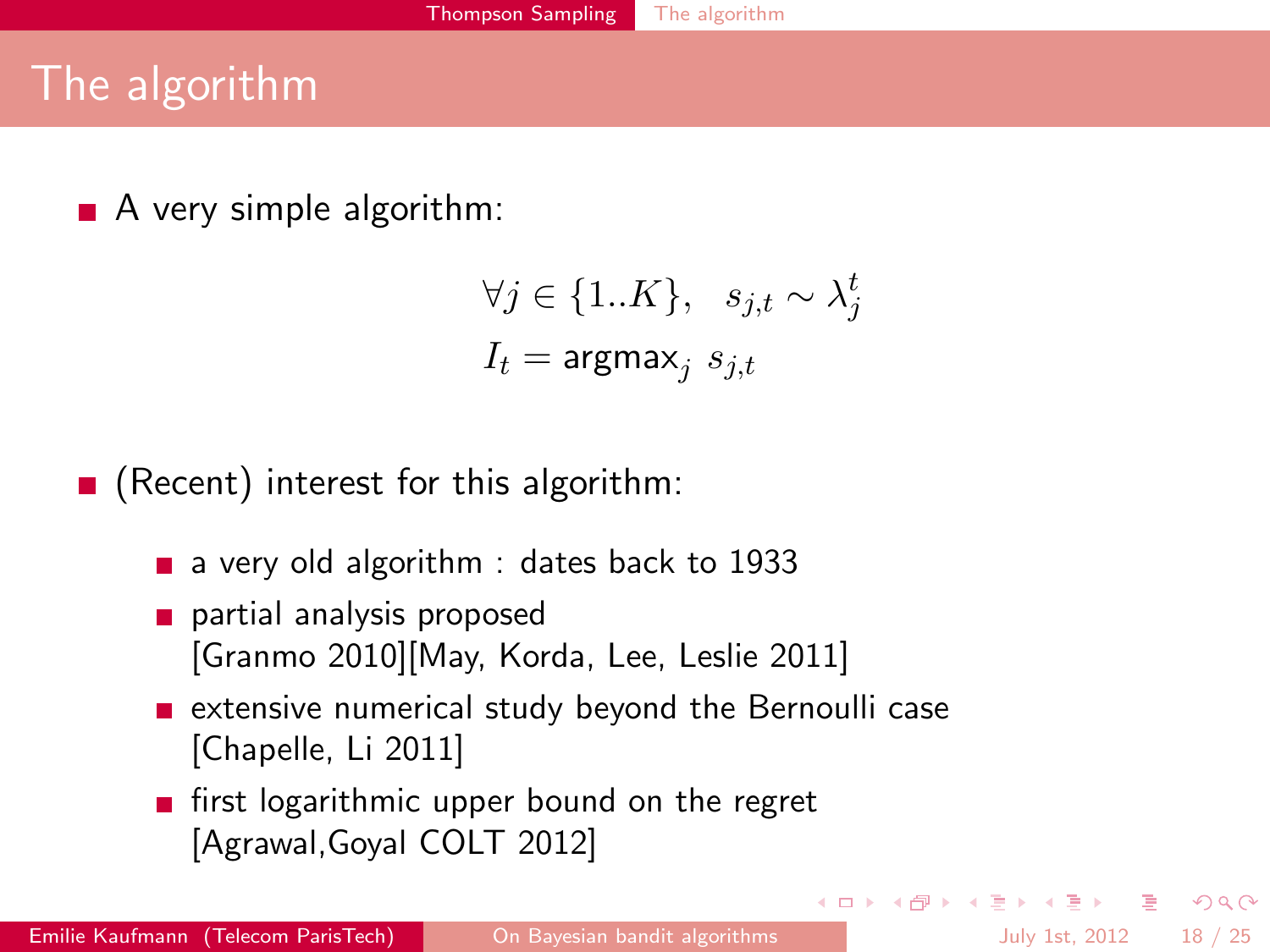## An optimal regret bound for the Bernoulli case

Assume the first arm is the unique optimal and  $\Delta_a = \mu_1 - \mu_a$ .

 $\blacksquare$  First upper bound :

Theorem (Agrawal,Goyal, 2012)

<span id="page-21-0"></span>
$$
\mathbb{E}[R_n] \le C \left(\sum_{j=2}^K \frac{1}{\Delta_j}\right) \log(n) + o_\theta(\log(n))
$$

First optimal upper bound :

Theorem (Kaufmann,Korda,Munos 2012)  $\forall \epsilon > 0$ 

$$
\mathbb{E}[R_n] \le (1+\epsilon) \left( \sum_{j=2}^K \frac{\Delta_j}{\mathcal{K}L(\mathcal{B}(\mu_j), \mathcal{B}(\mu_1))} \right) \log(n) + o_{\theta,\epsilon}(\log(n))
$$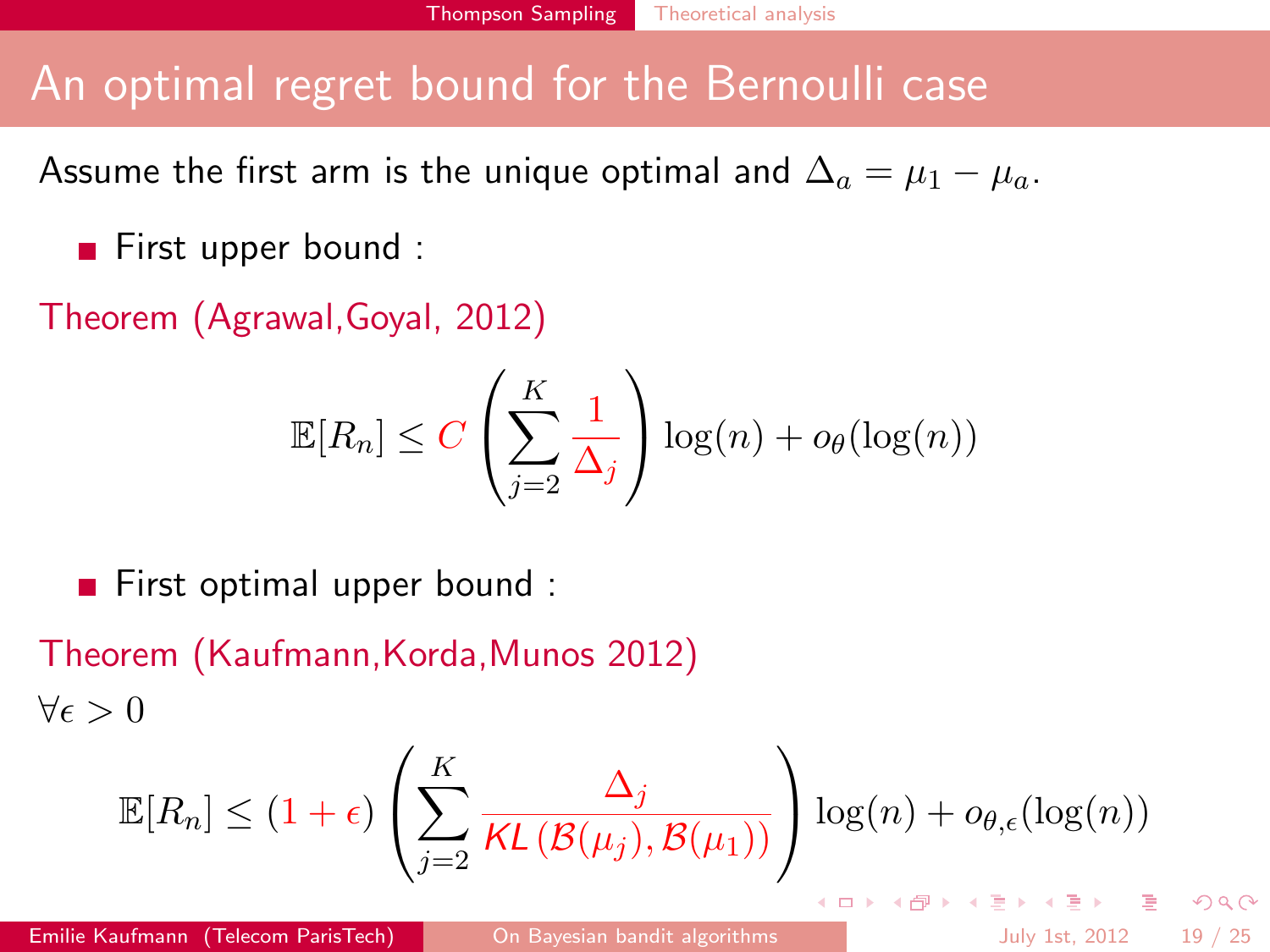## Sketch of the analysis

Bound the expected number of draws of a suboptimal arm  $j$  $\blacksquare$ (1 is optimal)

 $\blacksquare$  A usual decomposition in an index policy analysis is

$$
\mathbb{E}[N_t(j)] \leq \sum_{t=1}^T \mathbb{P}(ind_{1,t} < \mu_1) + \sum_{t=1}^T \mathbb{P}(ind_{j,t} \geq ind_{1,t} > \mu_1, I_t = j)
$$

 $\blacksquare$ Decomposisition used for Thompson Sampling is

$$
\mathbb{E}[N_t(j)] \le \sum_{t=1}^T \mathbb{P}\left(s_{1,t} \le \mu_1 - \sqrt{\frac{6\ln(t)}{N_t(1)}}\right) + \sum_{t=1}^T \mathbb{P}\left(s_{j,t} > \mu_1 - \sqrt{\frac{6\ln(t)}{N_t(1)}}, I_t = j\right)
$$

 $\left\{ \begin{array}{ccc} 1 & 0 & 0 \\ 0 & 1 & 0 \end{array} \right.$ 

 $\Omega$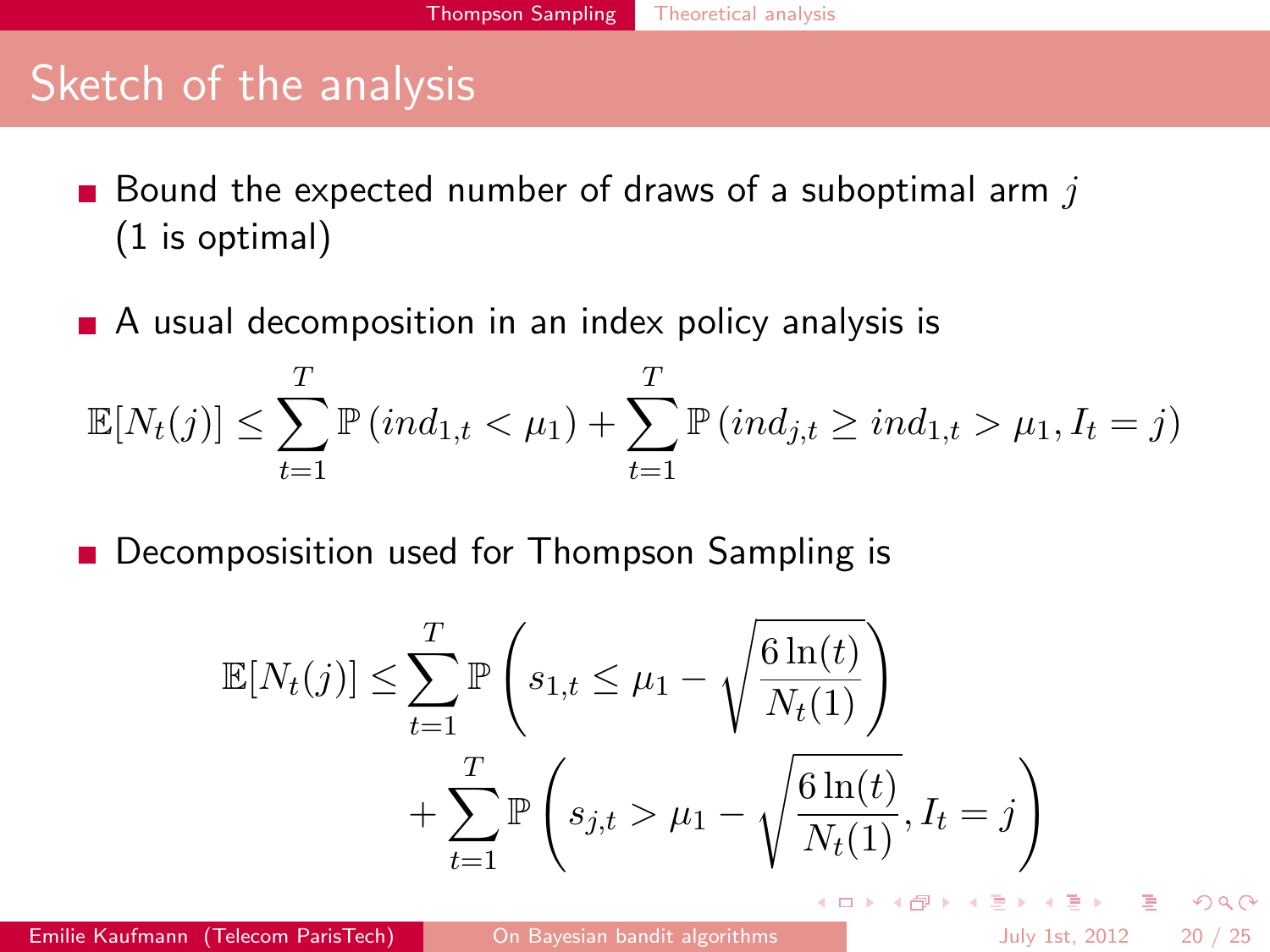## Sketch of the analysis

#### An extra deviation inequality is needed

#### Proposition

There exists constants  $b = b(\mu_1, \mu_i) \in (0, 1)$  and  $C_b = C_b(\mu_1, \mu_i) < \infty$ such that  $\sim$ 

$$
\sum_{t=1}^{\infty} \mathbb{P}\left(N_t(1) \leq t^b\right) \leq C_b.
$$

Emilie Kaufmann (Telecom ParisTech) [On Bayesian bandit algorithms](#page-0-0) July 1st, 2012 21 / 25

<span id="page-23-0"></span>

**KOD KARD KED KED E VOOR**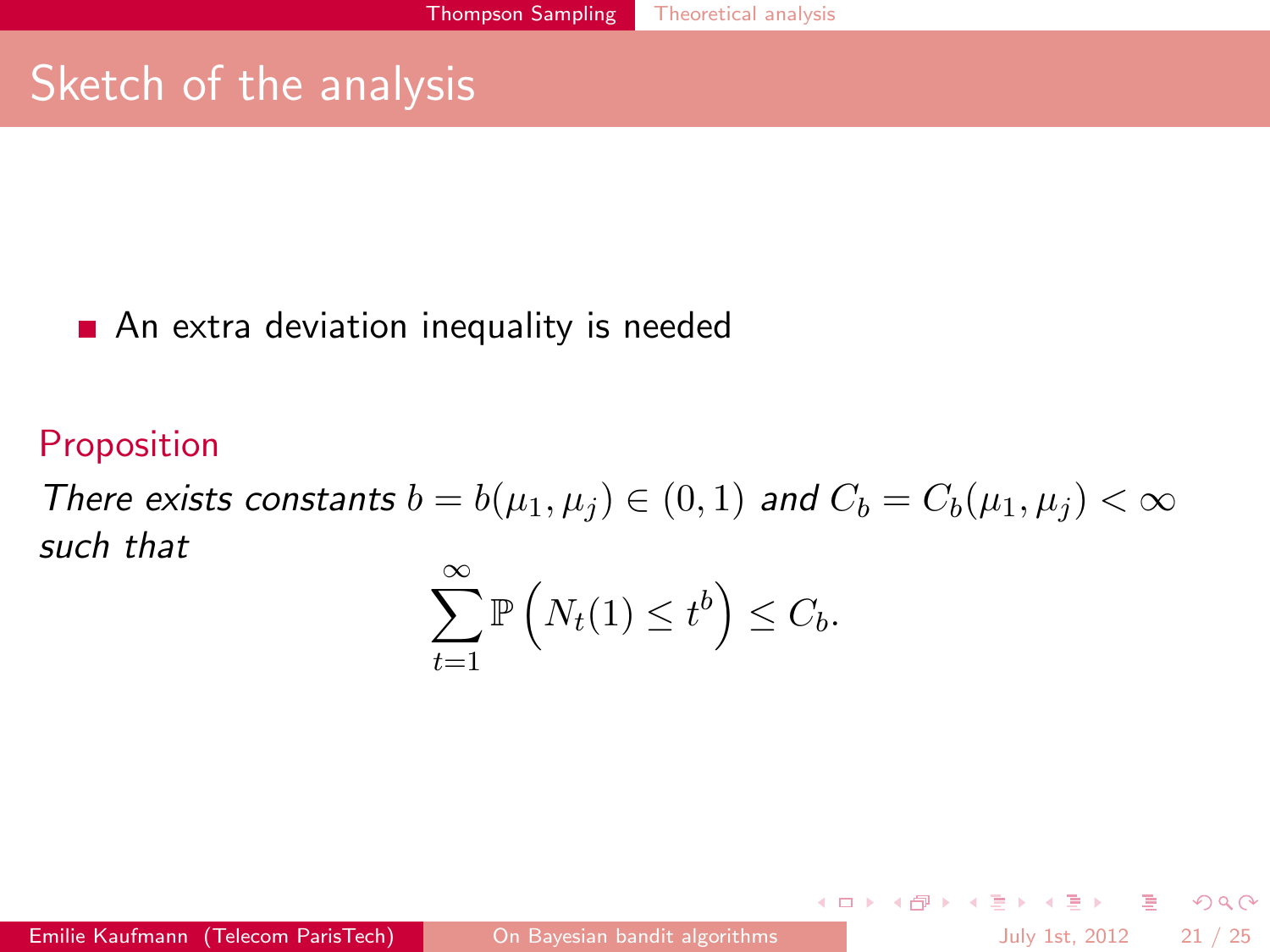## Where does it come from?

$$
(N_t(1) \le t^b) = (\text{ exists a time range of length at least } t^{1-b} - 1
$$
  
with no draw of arm 1)



Emilie Kaufmann (Telecom ParisTech) [On Bayesian bandit algorithms](#page-0-0) July 1st, 2012 22 / 25

<span id="page-24-0"></span> $299$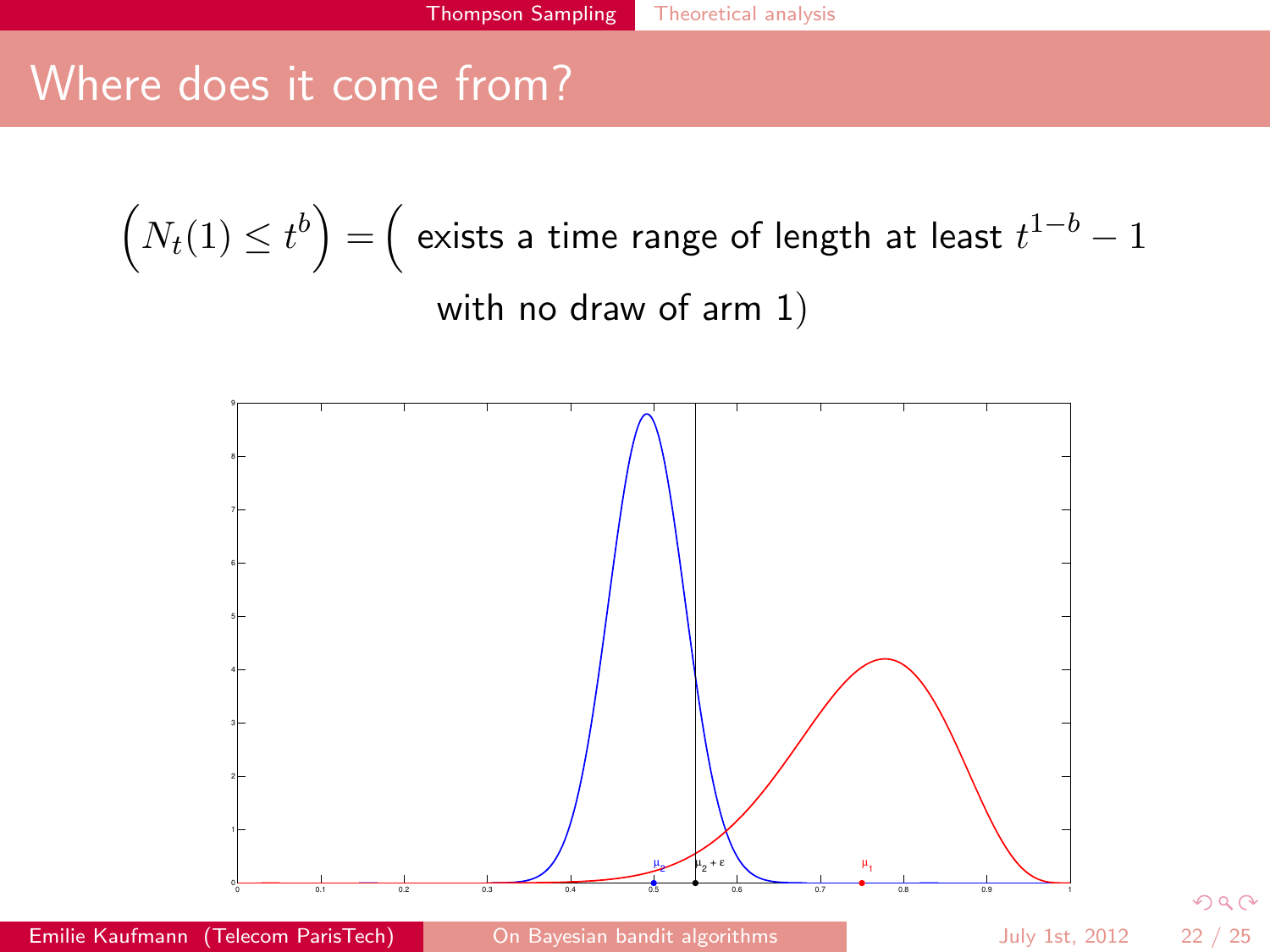## Numerical summary



Regret as a function of time (on a log scale) in a ten arms problem with low rewards, horizon  $n = 20000$ , average over  $N = 50000$  trials.

 $QQ$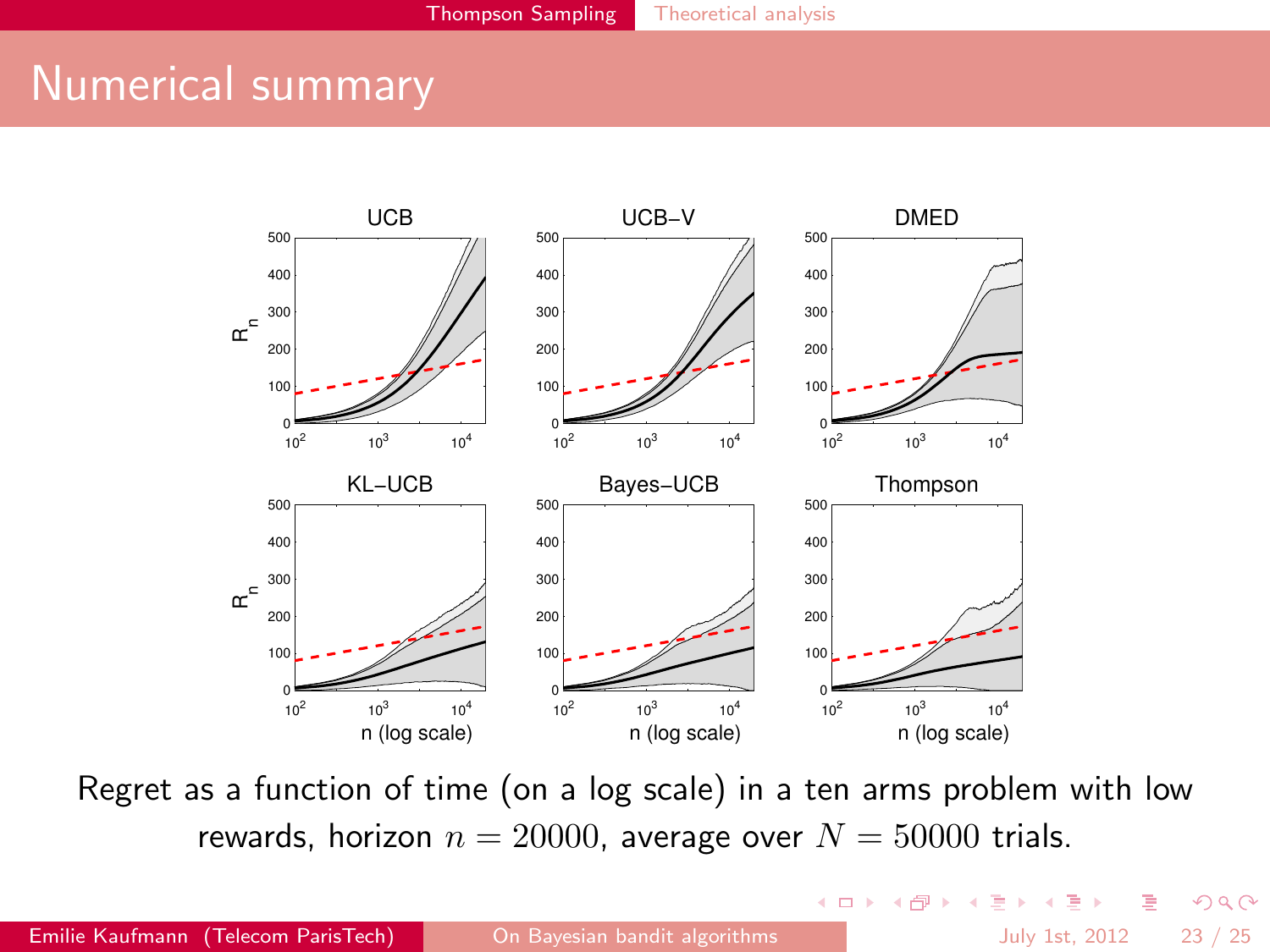## Conclusion and perspectives

You are now aware that:

- Bayesian algorithms are efficient for the frequentist MAB problem
- Bayes-UCB show striking similarity with frequentist algorithms
- **Bayes-UCB and Thompson Sampling are optimal for Bernoulli bandits**

Some perspectives:

- A better understanding of the Finite-Horizon Gittins indices
- **Using Thompson with more involved priors**
- A more general analysis of Bayes-UCB and Thompson Sampling

 $\Omega$ 

K ロンス 御 > ス ヨ > ス ヨ > 一 ヨ